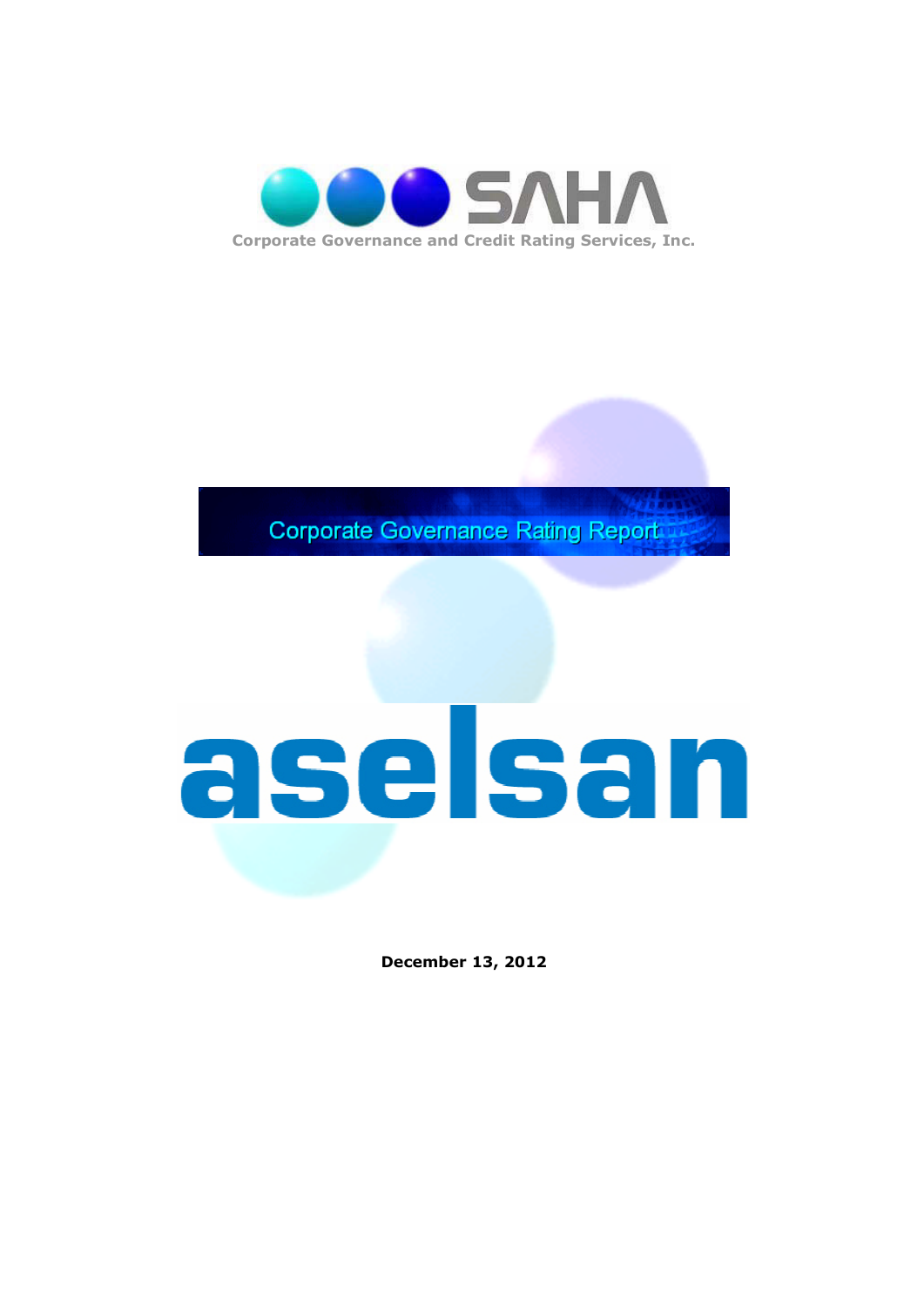# **CONTENTS**

| Rating and Executive Summary                                                                                                                                                                                                                                                                                                                                                                             |                         |        |                      |    |              |  | 3                                          |
|----------------------------------------------------------------------------------------------------------------------------------------------------------------------------------------------------------------------------------------------------------------------------------------------------------------------------------------------------------------------------------------------------------|-------------------------|--------|----------------------|----|--------------|--|--------------------------------------------|
| Rating Methodolgy                                                                                                                                                                                                                                                                                                                                                                                        |                         |        |                      |    |              |  | 5                                          |
| Company Overview                                                                                                                                                                                                                                                                                                                                                                                         |                         |        |                      |    |              |  | 6                                          |
| <b>SECTION 1: SHAREHOLDERS</b>                                                                                                                                                                                                                                                                                                                                                                           |                         |        |                      |    |              |  | 8                                          |
| Facilitating the Exercise of Shareholders' Statutory Rights<br>Shareholders' Right to Obtain and Evaluate Information.<br>Minority Rights<br>The Right to Participate in the General Shareholder Meeting<br>Voting Rights .<br>Dividend Rights<br><b>Transfer of Shares</b><br>Equal Treatment of Shareholders                                                                                           |                         |        | <b>All Contracts</b> |    |              |  | 9<br>9<br>10<br>10<br>11<br>12<br>12<br>12 |
| SECTION 2: PUBLIC DISCLOSURE AND TRANSPARENCY.                                                                                                                                                                                                                                                                                                                                                           |                         |        |                      |    |              |  | 13                                         |
| Principles and Means for Public Disclosure.<br>Public Disclosure of Relations Between the Company and Its Shareholders,<br>The Board of Directors and Executives<br>Periodical Financial Statement and Reports in Public Disclosure.<br>Functions of External Audit.<br>The Concept of Trade Secret and Insider Trading.<br>Significant Events and Developments That Must Be Disclosed to the<br>Public. |                         |        |                      |    | $\mathbf{r}$ |  | 14<br>15<br>15<br>16<br>16<br>16           |
| SECTION 3: STAKEHOLDERS.                                                                                                                                                                                                                                                                                                                                                                                 |                         |        |                      |    |              |  | 17                                         |
| Company Policy Regarding Stakeholders<br>Stakeholders' Participation in the Company Management.<br>Protection of Company Assets<br>Company Policy on Human Resources<br>Relations with Customers and Suppliers<br>Ethical Rules.<br>Social Responsibility .                                                                                                                                              |                         |        |                      |    |              |  | 18<br>18<br>18<br>18<br>19<br>20<br>20     |
| SECTION 4: BOARD OF DIRECTORS.                                                                                                                                                                                                                                                                                                                                                                           |                         |        |                      |    |              |  | 22                                         |
| Fundamental Functions of the Board of Directors .<br>Principles of Activity and Duties and Responsibilities of the Board of Directors<br>Formation and Election of the Board of Directors .<br>Remuneration of the Board of Directors<br>Number, Structure and Independence of the Committees Established<br>by the Board of Directors<br>Executives                                                     | t.<br><b>Contractor</b> | $\sim$ | ä,                   | ä, |              |  | 23<br>23<br>25<br>26<br>26<br>26           |
| <b>Rating Definitions</b>                                                                                                                                                                                                                                                                                                                                                                                |                         |        |                      |    |              |  | 27                                         |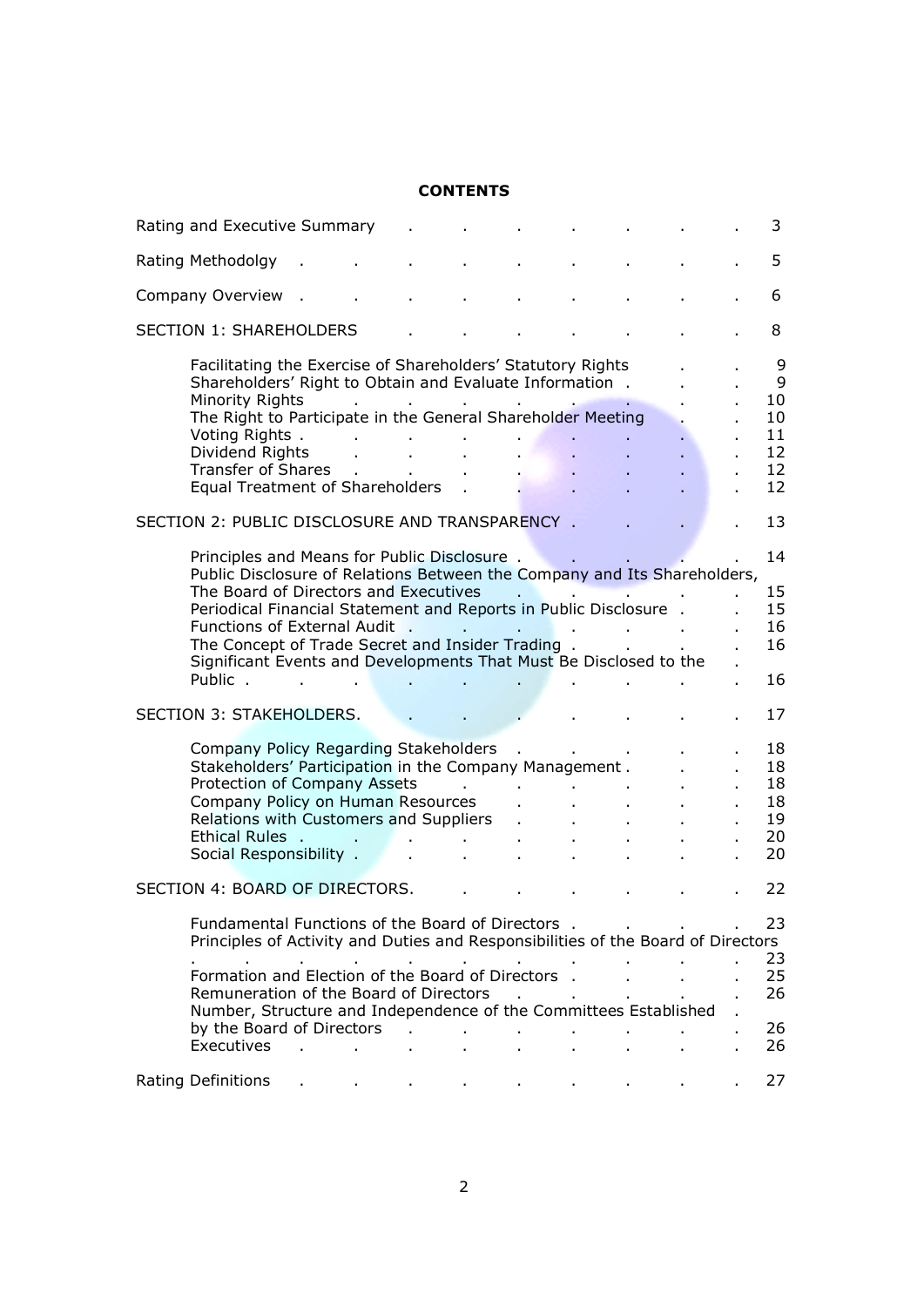

# **ASELSAN ELEKTRONĐK SAN. VE TĐC. A.Ş.**



# **EXECUTIVE SUMMARY**

This report on rating of Aselsan Elektronik San. Ve Tic. A.Ş.'s (Aselsan) compliance with Corporate Governance Principles is prepared upon conclusions following detailed analysis of the company. Our rating methodology (page 5) is based on the Capital Markets Board's (CMB) "Corporate Governance Principles".

Aselsan is rated with **8.77** as a result of the Corporate Governance study done by SAHA. Details of this study are presented in the following chapters as main sections and sub-sections. We observe that Aselsan took the necessary steps to determine and manage its governance risks. There is still room, on the other hand, for improvements in order to fully comply with the CMB's Corporate Governance Principles.

Additionally, in accordance with the World Corporate Governance Index (WCGI) updated by SAHA on June 26, 2012, Aselsan takes place in Group 1. Details of the World Corporate Governance Index (WCGI) published by SAHA can be accessed at http://www.saharating.com/liste\_goster.asp?bolum=24&id=514

Aselsan is rated with **8.00** under the **Shareholders** heading. Exercise of shareholders' rights complies with the legislation, articles of association and other internal rules and regulations, and measures have been taken to ensure the exercise of these rights. An Investor Relations and Affiliates Unit is established for this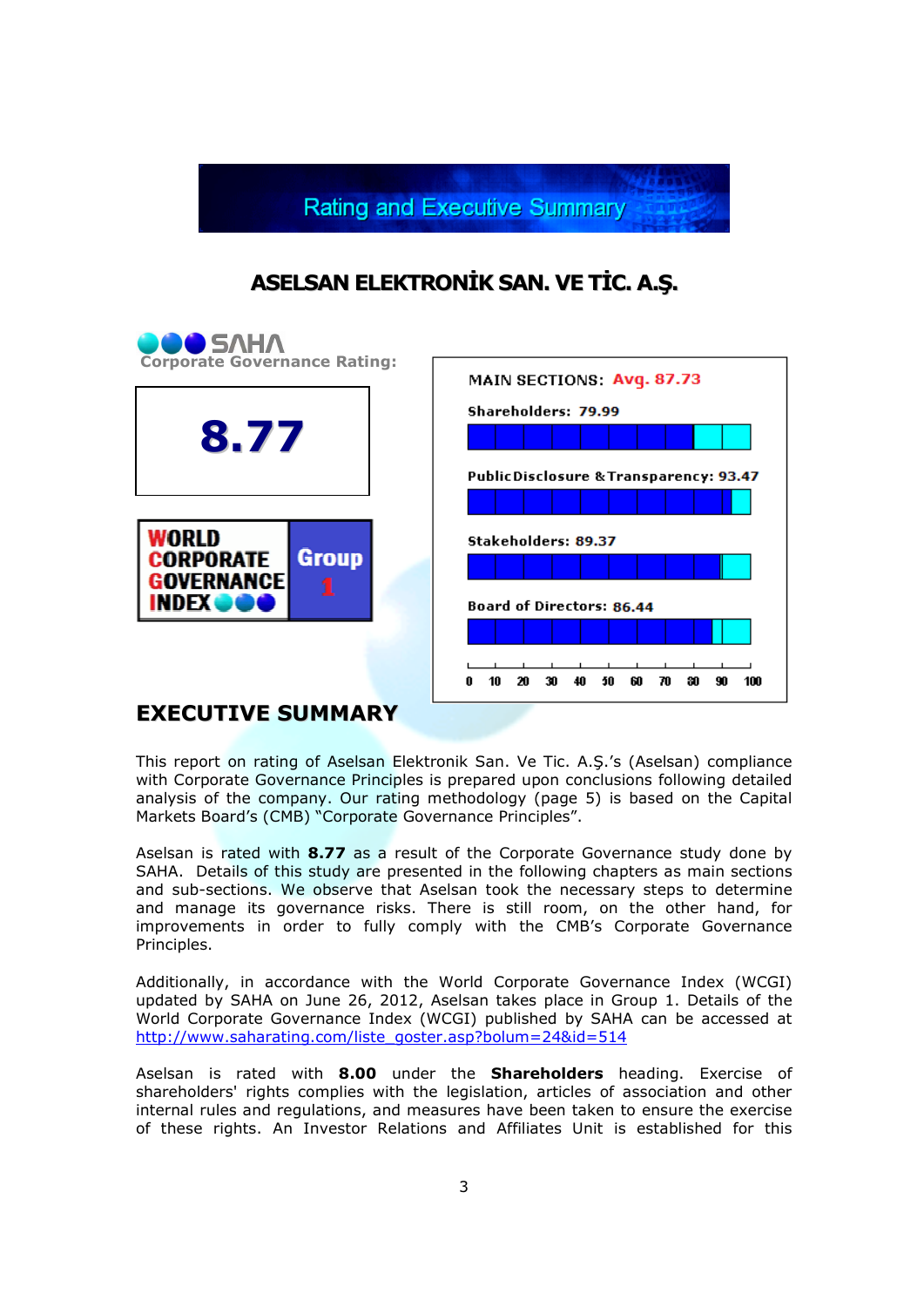purpose. All information is made available to the shareholders for the proper exercise of shareholders' rights. All procedures prior to the general shareholders' meeting, and the conduct of the meeting itself comply with the legislation, rules and regulations, and serves the best use of shareholder rights. The articles of association of the company is changed to fit the mandatory implementation of the principles. There is no upper limit or privileges on voting rights but there is the privilege of nominating the board of directors. There is a specific and consistent dividend policy of the company and it is disclosed to the public. On the other hand, there are areas for improvements like inexistence of shareholders' right to appoint an independent auditor, and the restrictions on transfer of shares.

Under the chapter **Public Disclosure and Transparency** where Aselsan attained **9.35**, information disclosed to the public is in a timely, accurate, and complete format, and the Investor Relations and Affiliates Unit has been authorized in this regard. There is a comprehensive disclosure policy where public announcements, including the information on the developments that are likely to affect the value of the capital market instruments of the company, are made in accordance with the legislation. The company's dividend policy, ethical rules, and the list of insiders are disclosed to the public. The company's web site is actively used for public disclosure. The content of the annual report is extensive. On the other hand, there is a limited amount of annual report disclosures about whether the corporate governance principles are applied or not; and there are deficiencies like the inexistence of the board of directors' signed declaration of intent, statement of responsibility, and their curriculum vitae.

On the topic of **Stakeholders**, Aselsan scored **8.94**. Relations with stakeholders are at a very high and satisfactory level and there is no evidence of any infringements of their rights. The human resources policy is fully comprehensive and duly applied. The nature of the company's relationship with public authorities is smooth and its environmental responsibility is at top level. However, the absence of a provision in the articles of association which support the participation of stakeholders in the management of the company and the inexistence of a trade union are the areas in need of improvement.

From the perspective of the principles regarding the **Board of Directors**, Aselsan's tally is **8.64**. There is a well communicated company mission and vision; and the board fulfills all duties regarding company needs. The company's ethical rules bind also the board of directors. There are three independent members on the board of directors, and no executive members. A remuneration policy for the members of the board of directors and senior management is established, adopted at the general shareholders' meeting, and disclosed to the public. An Audit Committee, a Corporate Governance Committee, and a Risk Management Committee are established from within the board of directors. All three committees are chaired by independent members of the board and the committee responsible of audit is composed entirely of independent members. The working procedures of the committees are defined and disclosed to the public on the corporate web site. The level of functionality of the committees will be closely monitored by SAHA during the new rating period. The most obvious area for improvement under this chapter is the lack of a provision in the articles of association defining procedures for shareholders or stakeholders to invite the board to convene.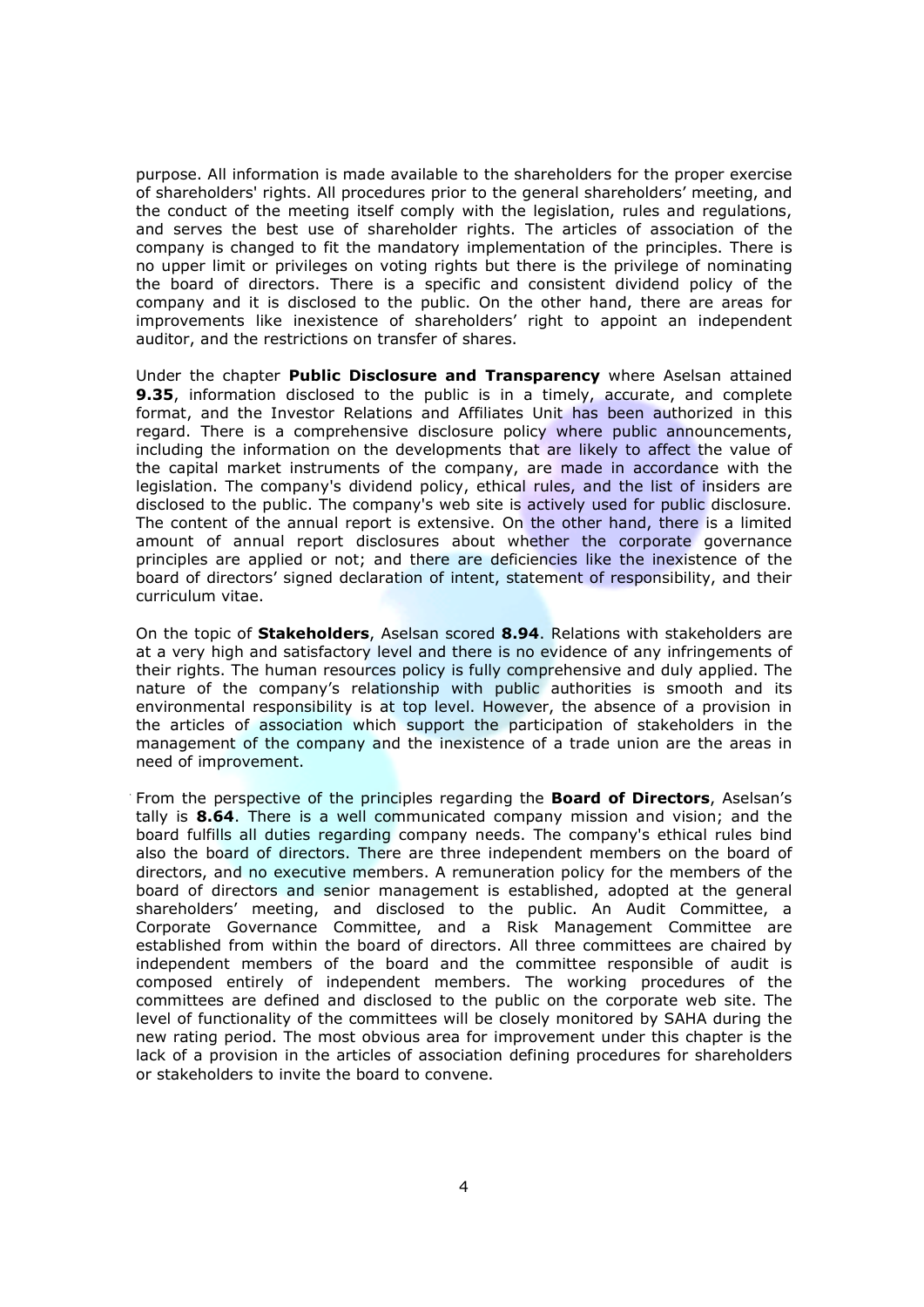# **Rating Methodology**

SAHA's methodology for rating the degree of compliance with the Principles of Corporate Governance is based upon the CMB's Corporate Governance Principles released on July 2003, as revised on February 2005.

The CMB based these Principles on the leading work of The World Bank, Organization of Economic Cooperation and Development (OECD) and the Global Corporate Governance Forum (GCGF), which has been established in cooperation with the representatives of these two organizations and private sector. Experts and representatives from the CMB, the Istanbul Securities Exchange and the Turkish Corporate Governance Forum have participated in the committee that was established by the CMB for this purpose; additionally many qualified academicians, private sector representatives as well as various professional organizations and NGOs have stated their views and opinions, which were added to the Principles after the required evaluations. Accordingly, these Principles have been established as a product of contributions of all high-level bodies.

Within the Principles, "comply or explain" approach is valid. The implementation of the Principles is optional. However, the explanation concerning the implementation status of the Principles, if not detailed reasoning thereof, conflicts arising from inadequate implementation of these Principles, and explanation on whether there is a plan for change in the company's governance practices in the future should all be included in the annual report and disclosed to public.

The Principles consist of four main<br>sections: shareholders, public sections: shareholders,<br>disclosure and tra disclosure and transparency, stakeholders and board of directors:

On the foundation of these Principles, SAHA Corporate Governance Rating methodology features over 350 code criteria. During the rating process, each criterion is evaluated on the basis of information provided by the company officials and disclosed publicly. Some of these criteria can be evaluated by a simple YES/NO answer; others require more detailed analysis and examination.

SAHA assigns ratings between 1 (weakest) and 10 (strongest). In order to obtain a rating of 10, a company should be in full and perfect compliance with the Principles (see Rating Definitions, p.27).

In compliance with the CMB's directive and to reach an overall Corporate Governance Rating, SAHA allocates the following weights to the four main sections of the Principles:

Shareholders: **25%** Disclosure and Transparency: **35%** Stakeholders: **15%** Board of Directors: **25%**

To determine the final overall rating, SAHA utilizes its proprietary methodology which consists of subsection weightings and weightings for the criteria there under. A separate rating is assigned to each one of the main sections as well.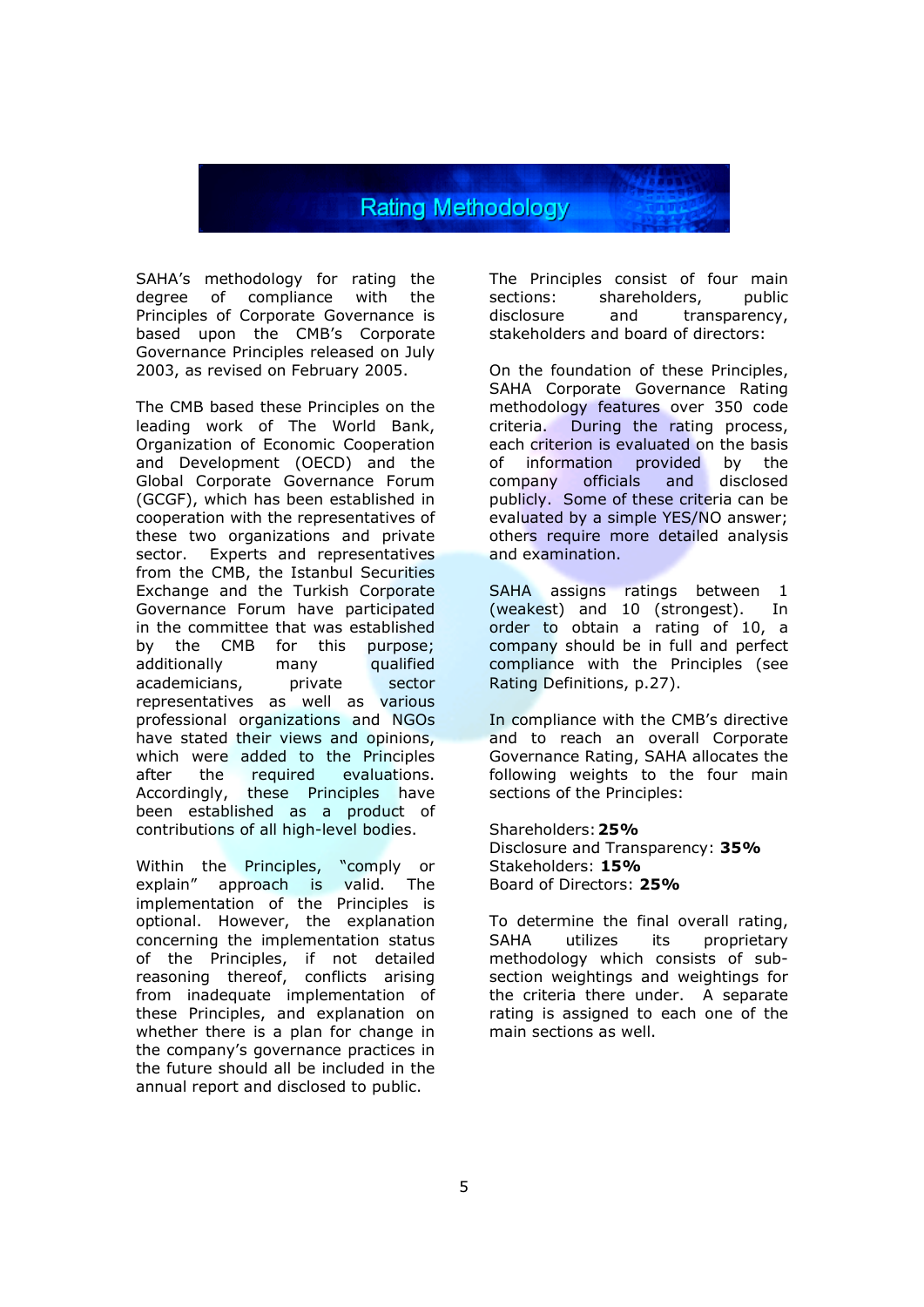

Aselsan was established as a joint stock company at the end of 1975 under the leadership of Land Forces Foundation. Currently operating under Turkish Armed Forces Foundation, Aselsan was established in order to engage principally in research, development, engineering, production, tests, assembly, integration and sales, after sales support, consultancy and trading activities, to provide and conduct all sorts of activities for project preparation, engineering, consultancy, service providing, training, contracting, construction, publishing, trading, operation and internet services regarding various software, equipment, system, tools, material and platforms in the fields of electrical, electronics, microwave, electro-optics, guidance, computer, data processing, encryption, security, mechanics, chemistry and related subjects within the army, navy, air force and aerospace applications to all institutions, organizations, companies and individual consumers.

Aselsan commenced its production activities in Macunköy, Ankara facilities in early 1979. The company has been organized in four main divisions: The Communication and Information Technologies Division (HBT), Radar, Electronic Warfare and Intelligence Systems (REHIS), Defense Systems Technologies (SST) and Microelectronics, Guidance & Electro-Optics Division (MGEO) based on the investment and production requirements of projects carried out. The company carries out its manufacturing and engineering activities in Macunköy and Akyurt facilities and the headquarters is located in Macunköy, Ankara.

Aselsan held its initial public offering on May 21, 1990 with 15.46% and as of November 30, 2012 the company shares are traded on the Istanbul Stock Exchange (ISE) with a free float ratio of 15.30%.

| Aselsan Elektronik San. ve Tic. A.S. Capital Structure |                        |         |  |  |
|--------------------------------------------------------|------------------------|---------|--|--|
| <b>Name</b>                                            | <b>Share Amt. (TL)</b> | Share % |  |  |
| Turkish Armed Forces Foundation                        | 422,912,812.23         | 84.58%  |  |  |
| Free Float                                             | 76,509,342.32          | 15.30%  |  |  |
| Others                                                 | 577,845.45             | 0.12%   |  |  |
| <b>Total</b>                                           | 500,000,000.00         | 100.00% |  |  |

The company shares are traded under "ASELS" code at the Istanbul Stock Exchange (ISE) and they are constituent of ISE All Shares (XUTUM), ISE Technology (XUTEK), ISE Dividend (XTMTU), ISE 100-30 (XYUZO), ISE 100 (XU100), ISE 50 (XU050), ISE National (XULUS), and ISE Ankara (XSANK).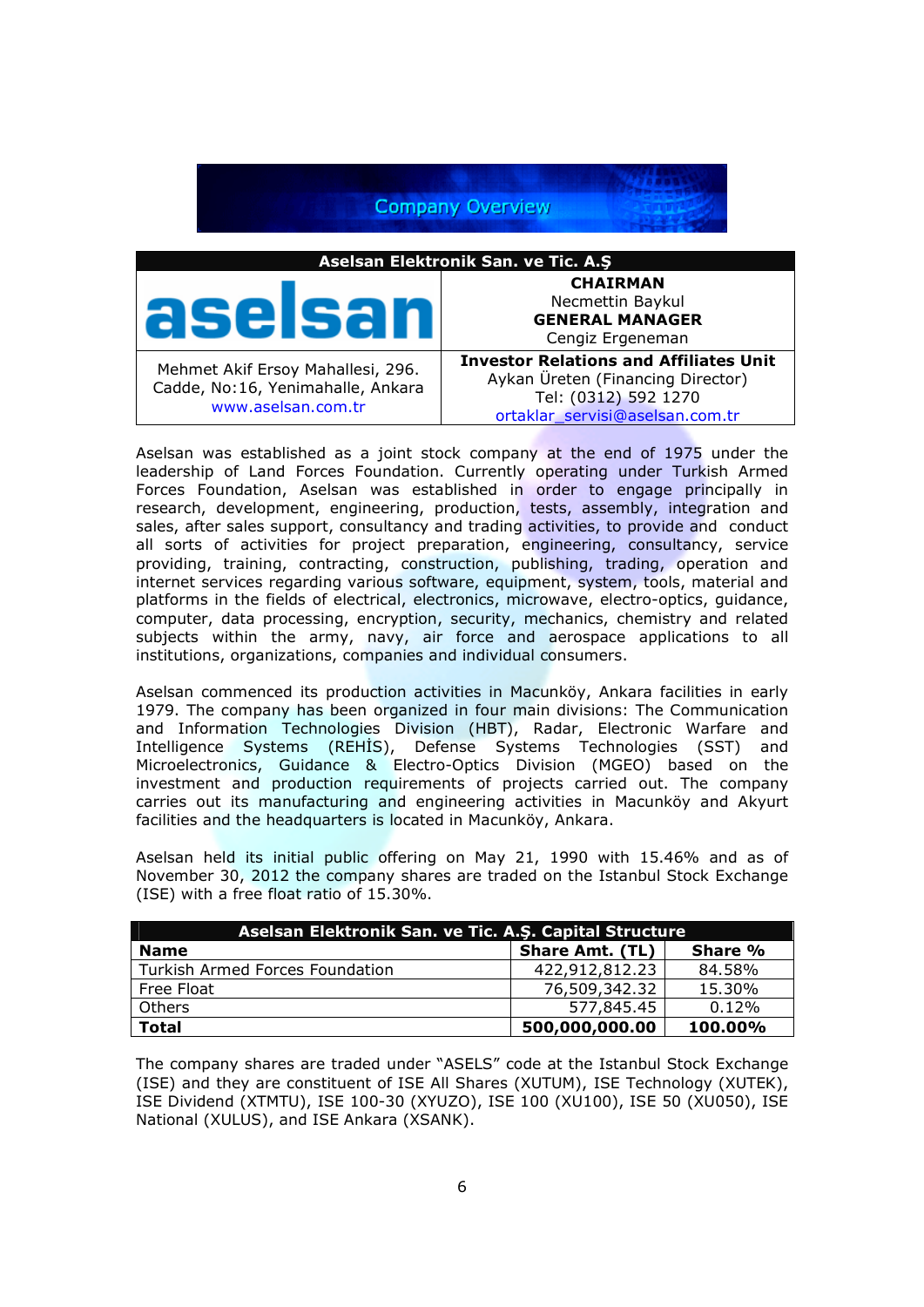The board of directors has shaped up as follows:

| Aselsan Elektronik San. ve Tic. A.Ş. Board of Directors |                           |  |  |
|---------------------------------------------------------|---------------------------|--|--|
| <b>Name</b>                                             | Title                     |  |  |
| Necmettin BAYKUL                                        | Chairman                  |  |  |
| <b>Birol ERDEM</b>                                      | Vice Chairman             |  |  |
| Osman Kapani AKTAS                                      | Member                    |  |  |
| Ahmet SENOL                                             | Member                    |  |  |
| Erhan AKPORAY                                           | Member                    |  |  |
| Halil SARIASLAN                                         | <b>Independent Member</b> |  |  |
| Lamia Zeynep ONAY                                       | <b>Independent Member</b> |  |  |
| Cumhur Sait Şahin TULGA                                 | <b>Independent Member</b> |  |  |

There are no executive members on the board of directors.

Following the realization of the ordinary general shareholders' meeting on March 30, 2012, Aselsan completed all changes in its articles of association in compliance with the Capital Markets Board Corporate Governance Principles which was put into force on December 30, 2011.

According to the Capital Markets Law and other legal legislations as well as the provisions of the articles of association, and as per the resolutions of the general shareholders' meeting, in the year 2012 TL 46,456,740 (TL 0.1975 per 1 TL share, 19.75% gross over capital) and (net TL 39,488,229 - TL 0.167875 per 1TL share, 16.7875% net over capital) of the profit for 2011 has been distributed to the shareholders as cash dividend.

With the vision of becoming one of the top 50 defense companies in the world, Aselsan grew steadily, becoming the 76th biggest global defense company. The company's consolidated net sales reached 900 million US Dollars in 2011 and registered a growth rate of 11% over the previous year.

Sales figures from the last five years show that Aselsan has increased its yearly revenue 2.5 times. In accordance with company policies Aselsan allocates 7% of its revenues to R&D. Aselsan is among the companies with the highest R&D expenditures in Turkey and the company is one of the largest R&D centers. The company carries out a large number of R&D projects with the leading universities and is considered as a pioneer in university-industry co-operation.

Among the total of 4,386 employees of the company there are 2,405 engineers, of whom 2,080 are R&D engineers.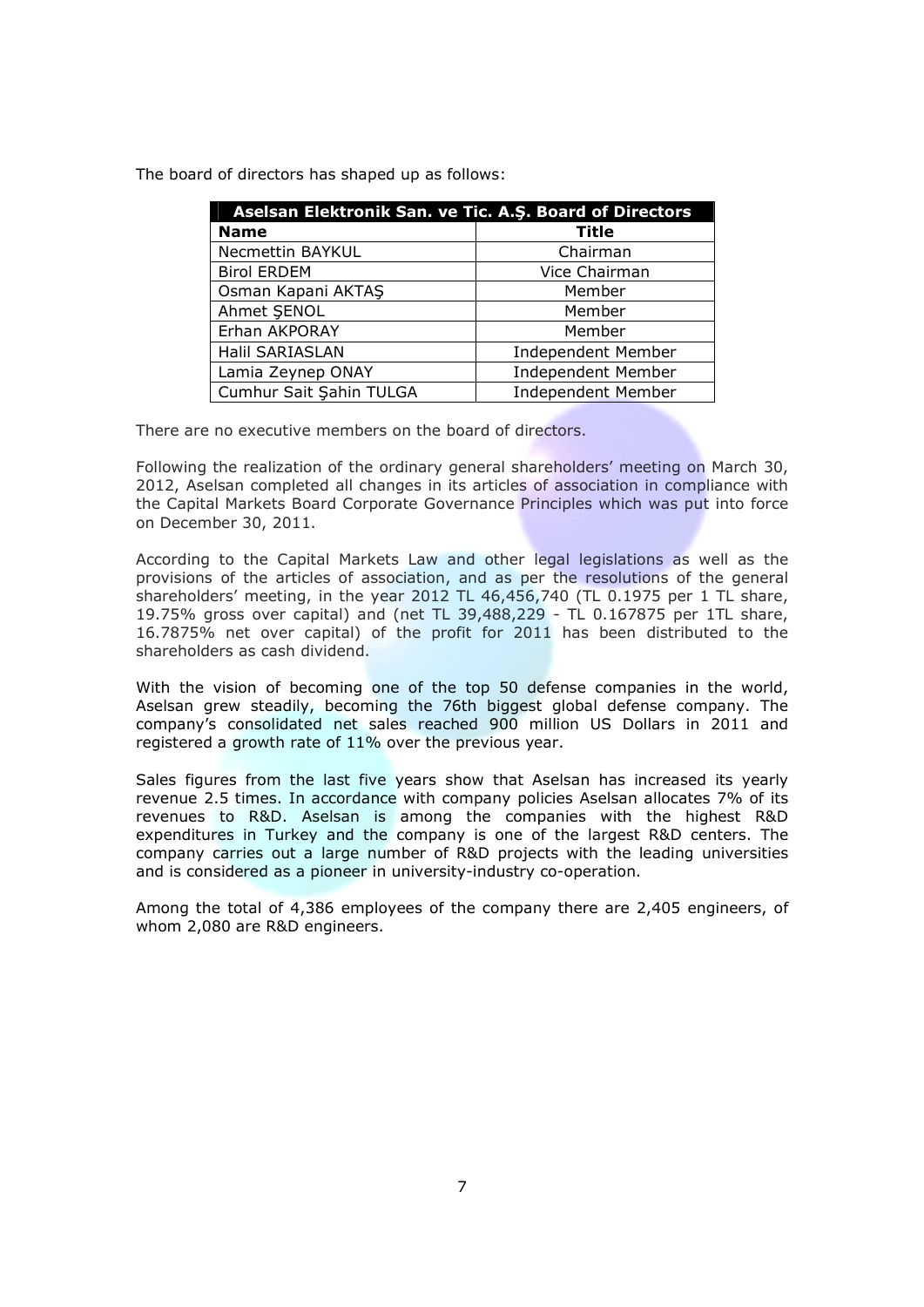# **SECTION 1: SHAREHOLDERS**



### **SYNOPSIS**

| $\boldsymbol{+}$ | There is an investor relations unit                                                                                                                                             |
|------------------|---------------------------------------------------------------------------------------------------------------------------------------------------------------------------------|
| $\overline{+}$   | Necessary information is offered<br>to shareholders for a sound<br>execution of their rights                                                                                    |
| $\ddag$          | General shareholders' meetings<br>are conducted in compliance<br>with the legislation                                                                                           |
| $\boldsymbol{+}$ | Information document relating to<br>agenda items of the general<br>shareholders' meeting is<br>submitted to the shareholders on<br>the corporate website                        |
| $\boldsymbol{+}$ | Remuneration policy submitted to<br>general shareholders' meeting<br>and disclosed to the public                                                                                |
| $\ddot{+}$       | No upper limits on voting rights                                                                                                                                                |
| $\overline{+}$   | Required changes to the articles<br>of association, necessary for<br>compliance with the principles<br>are realized                                                             |
| $\ddot{}$        | Specific, consistent, and publicly<br>disclosed dividend policy                                                                                                                 |
|                  | Only the newly elected board<br>members' curriculum vitae<br>presented to the general<br>shareholders' meeting                                                                  |
|                  | No provision in the articles of<br>association for shareholders to<br>have the right to request<br>appointment of special auditors<br>from the general shareholders'<br>meeting |
|                  | Limitations on transfer of shares                                                                                                                                               |
|                  | Minority rights are not defined                                                                                                                                                 |
|                  | Privilege of nominating the board<br>of directors                                                                                                                               |

In exercising shareholders' rights, legislation, articles of association and other in-house regulations are applied and necessary precautions to ensure use of such rights are adopted. An Investor Relations and Affiliates Unit is established for this purpose.

All information required to exercise shareholders' rights in a sound manner are made available to all shareholders. All necessary information is disclosed to the public on the company's web site. However, there is no provision in the articles of association that allows each shareholder to have the right to request from the general shareholder meeting that a special auditor is appointed for the examination and clarification of a specific material situation.

At Aselsan, utmost care is given to the exercise of minority rights. Nevertheless, there is no enlargement of the scope of minority rights (beyond the requirements of the Turkish Commercial Code and regulations relevant to public companies) in the articles of association of the company.

Procedures followed prior to the general shareholders' meeting as well as the conduct of the actual meeting are in compliance with the relevant legislation and regulations, and serve to enable shareholders to exercise their rights in a most efficient manner. Shareholders are provided with sufficient information prior and during the general shareholders' meeting.

Following the realization of the ordinary general shareholders' meeting on March 30, 2012, Aselsan completed all changes in its articles of association in compliance with the Capital Markets Board Corporate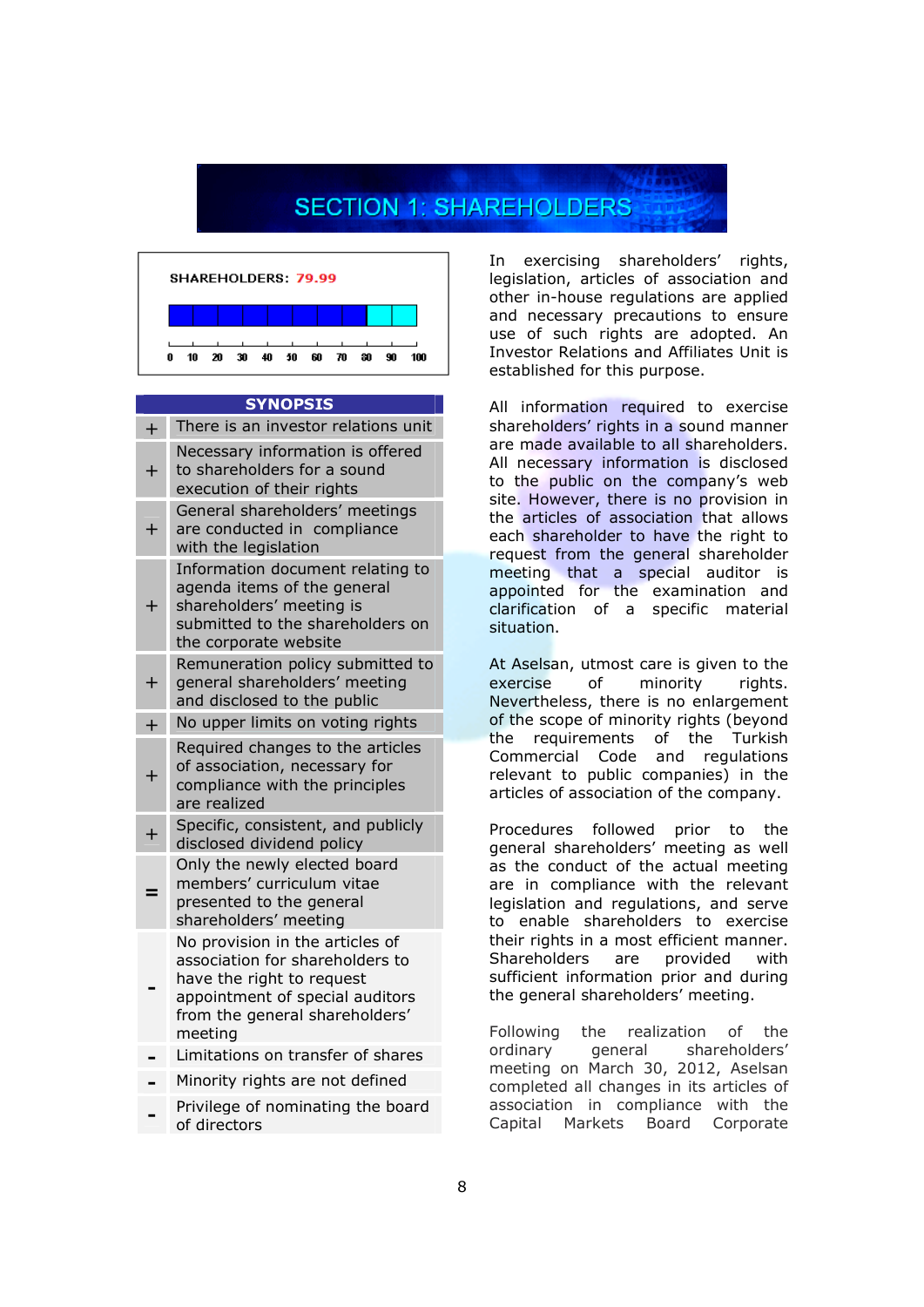Governance Principles which was put into force on December 30, 2011.

At Aselsan all shareholders, including those who reside abroad, are given the opportunity to exercise their voting rights conveniently and appropriately. No ceilings are applied on the number of votes that a shareholder may exercise, yet the holders of group A shares possess voting privileges on nominations to the board of directors.

Company has a clearly defined and consistent dividend policy and it is disclosed to the public. This policy had been presented to the shareholders at the general shareholders' meeting and has taken place at the annual report. There has been a dividend distribution for the year 2011. Company does not provide for advance payment of dividends.

There is a provision in the articles of association which states that group A shares cannot be sold or transferred without the approval of the board of directors and; in the event all or some of them are sold and transferred to third persons without the approval of the board of directors, the board can, without stating any cause, refrain from registering such sale in the company books.

All shareholders, including minority shareholders and foreign shareholders are treated equally.

# **1.1. Facilitating the Exercise of Shareholders' Statutory Rights:**

In exercising shareholders' rights; legislation, articles of association and other in-house regulations are applied and necessary precautions to ensure use of such rights are adopted. An Investor Relations and Affiliates Unit is established to be in charge of relations of the company with its shareholders. Ahmet Demir (Vice President/Chief Financial Officer), Aykan Üreten

(Financing Director), Pınar Çelebi (Treasury and Fund Management Manager), Bani Betül Gökçe (Senior Specialist), and Yücel Sezer (Specialist) serve in this unit.

The Investor Relations and Affiliates Unit make sure that shareholder records are kept up-to-date, secure, and properly; shareholders' written queries for information (excluding the information that is confidential and classified as trade secret) are replied to promptly; appropriate preparation is done to ensure that the general shareholders' meeting is conducted in accordance with the legislation, articles of association and other inhouse regulations; documents to be used by the shareholders at the meeting are prepared; records of voting results are kept and all reports related to the resolutions of the general shareholders' meeting are sent to the shareholders; all issues concerning investor relations and public disclosure, including the related legislation and information policy of the company are supervised.

# **1.2. Shareholders' Right to Obtain and Evaluate Information:**

With regard to facilitating shareholder rights, all necessary information and documentation are available for and easily accessible by the shareholders. This information is submitted as complete, accurate and in a timely and diligent manner.

The company's obligation to inform shareholders also includes legal or commercial relationships with other enterprises or individuals with whom there is a direct/indirect managerial, administrative, supervisory or ownership related relationship. In order to broaden the scope of shareholders' right to obtain and evaluate information, any type of information that may affect the way in which shareholders exercise such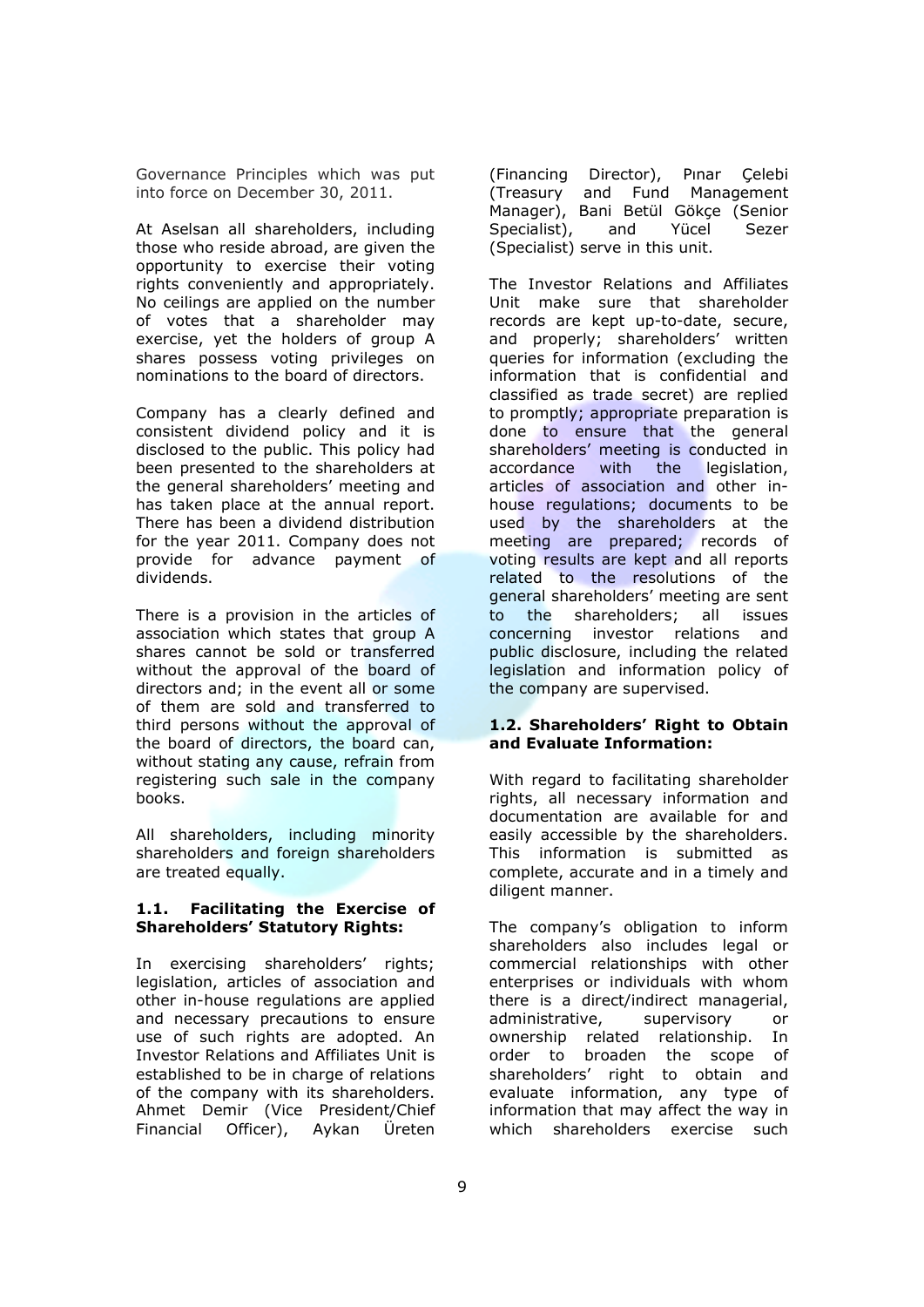rights, are updated on a regular basis on electronic media.

On the other hand, there is no provision in the articles of association that allows each shareholder as an individual to have the right to request from the general shareholder meeting that a special auditor to be appointed for the examination and clarification of a specific material situation.

# **1.3. Minority Rights:**

Maximum care is given to the usage of minority rights. However, the articles of association of Aselsan do not contain any provisions that dictate any voting privileges. Provisions of the Turkish Commercial Code and public joint stock companies are duly applied.

# **1.4. The Right to Participate in the General Shareholders' Meeting:**

With the realization of the ordinary general shareholders' meeting on March 30, 2012, Aselsan completed all changes in its articles of association in compliance with the Capital Markets Board Corporate Governance Principles which was put into force on December 30, 2011.

The procedure, content, and the timing of invitation to the general shareholders' meeting allowed shareholders to acquire adequate information about the agenda items to be discussed prior to the meeting and enabled preparations thereto. The board prepared an informative document regarding the agenda items. In addition to the methods of invitation in the legislation and in order to ensure attendance of maximum number of shareholders, the invitation to the general shareholders' meeting is performed through all means of communication available to the company 18 days in advance.

The following items were clearly indicated in all announcements prior to the shareholder meeting: date and time of the meeting; without any ambiguity exact location of the meeting; agenda items of the meeting; should an amendment on the articles of association be discussed within the agenda, the old and new versions of the related provision/provisions of the articles of association as approved by the relevant authorities; the body inviting the general shareholders' meeting; the place where annual report, financial statements and other meeting documents can be examined. Commencing from the date of announcement of invitation for the general shareholders' meeting, financial statements and reports including the annual report; proposal for dividends; amended text of the articles of association and all other related documents pertaining to the agenda items were made available to all shareholders for examination purposes at the headquarters of the company and on its web site.

Information submitted to the shareholders prior to the conduct of the general shareholders' meeting was easily associated with and related to the agenda items. Agenda items were put under a separate heading and expressed clearly in a manner not to result in any misinterpretations. Expressions like "other" and "various" were not used. Proxy forms were posted on the web site promptly and appropriately for those who would appoint a proxy for the general shareholders' meeting.

The location of the general shareholders' meeting was easily accessible and appropriate for the predicted attendance level of shareholders. The meeting did not lead to any discrimination among the shareholders, and took place with at least possible cost, and in the least complex manner. Agenda items were expressed in an unbiased and detailed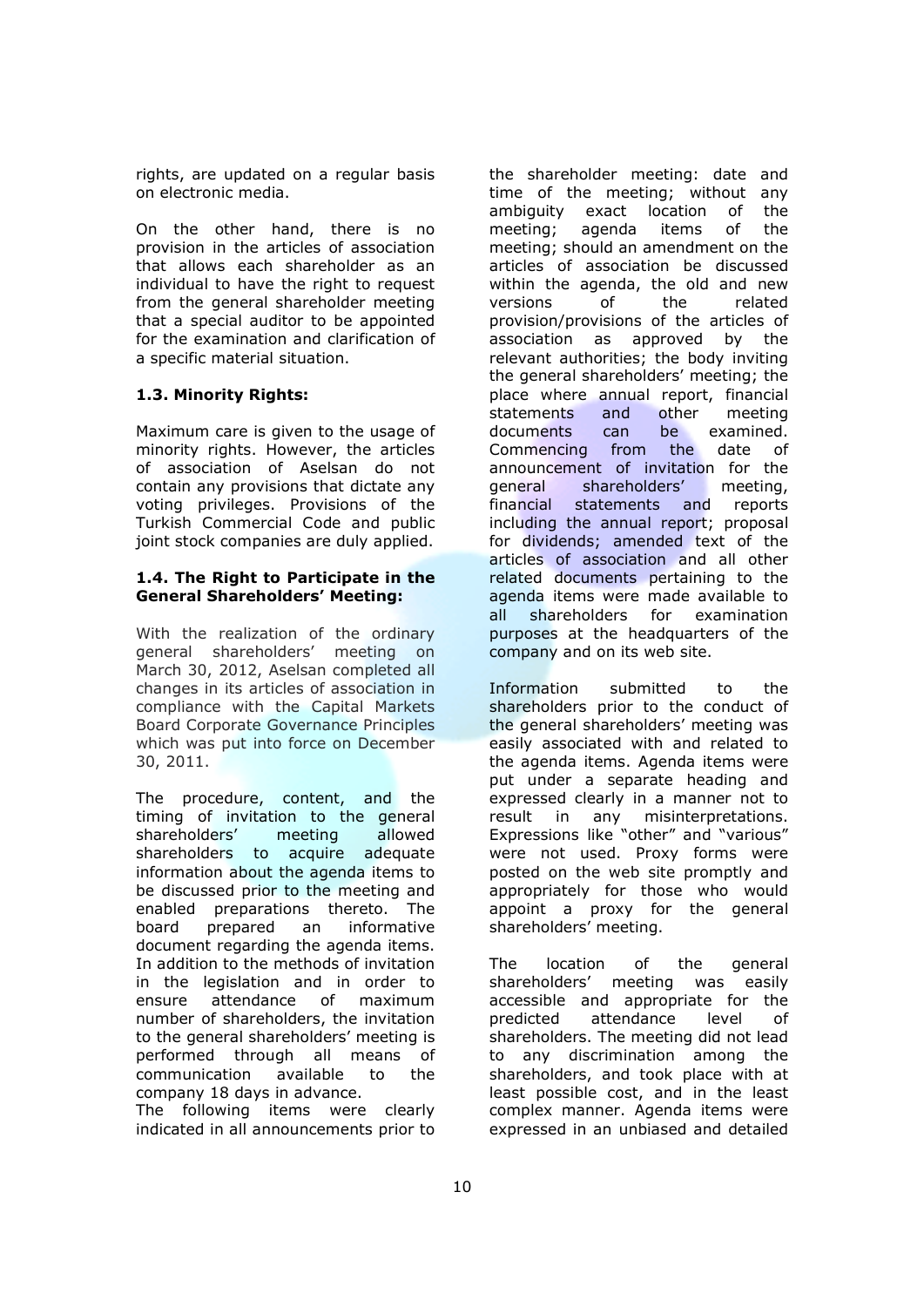manner with a clear and concise method. Shareholders were provided with equal opportunities to express their opinions, and raise any questions, and a sound discussion environment was created.

The meeting served as a forum of shareholders in which the annual report and the company's performance indicators are discussed. The chairman<br>conducted the meeting on fair conducted the meeting grounds, and in an efficient manner that would enable shareholders to exercise their rights. The chairman of the meeting ensured that each question imposed by any of the shareholders was answered directly in the general shareholders' meeting.

Six out of eight board members, auditors, authorized persons who are responsible for preparing the financial statements and persons who are in a position to inform shareholders about peculiar agenda items participated in the meeting. The chairman of the meeting announced the justifications of the absentees.

The chairman of the meeting took all necessary precautions on voting methods which reflect the will of the majority. Each agenda item was voted separately, the votes were counted before the end of the meeting and results of voting were announced. The minutes of the meeting are made available to the shareholders in writing and in electronic media at all times.

Curriculum vitae of the independent board members elected were presented to the general shareholders' meeting. However, information on existing and other board members did not take place in the disclosure document and on the company's web site. Nevertheless, there is no clause in the articles of association which states the minimum amount of information to be given about the nominees.

At the meeting, shareholders were given the opportunity to present their views and suggestions on board members' and executives' wages and a remuneration policy on this regard is submitted to the general shareholders' meeting.

The written declaration of the external audit firm that during the audit process sufficient and appropriate resource was supplied to form an opinion, the financial statements constituted a source of the company's actual financial position, the performance and cash flow of the company is reflected in a true and fair manner in accordance financial reporting standards issued by the Capital Markets Board is read out to the shareholders.

Following the changes on the articles of association of the company and adoption of these changes at the general shareholders' meeting: Processes considered to be important for the implementation of the Corporate Governance Principles; any related party transactions of the company; the issuance of guarantees like pledges and mortgages in favor of a third person will be in compliance with the Capital Markets Board corporate governance principles and other provisions of the new Capital Markets Board Corporate Governance Principles entered into force on December 30, 2011; all decisions on mandatory actions which violate the principles adopted at the general shareholders' meeting will be void and considered to be contrary to the articles of association of the company.

# **1.5. Voting Rights:**

At Aselsan each shareholder, including those domiciled abroad, is provided with the opportunity to exercise his/her voting rights in the most appropriate and convenient way. There is no upper limit on the number of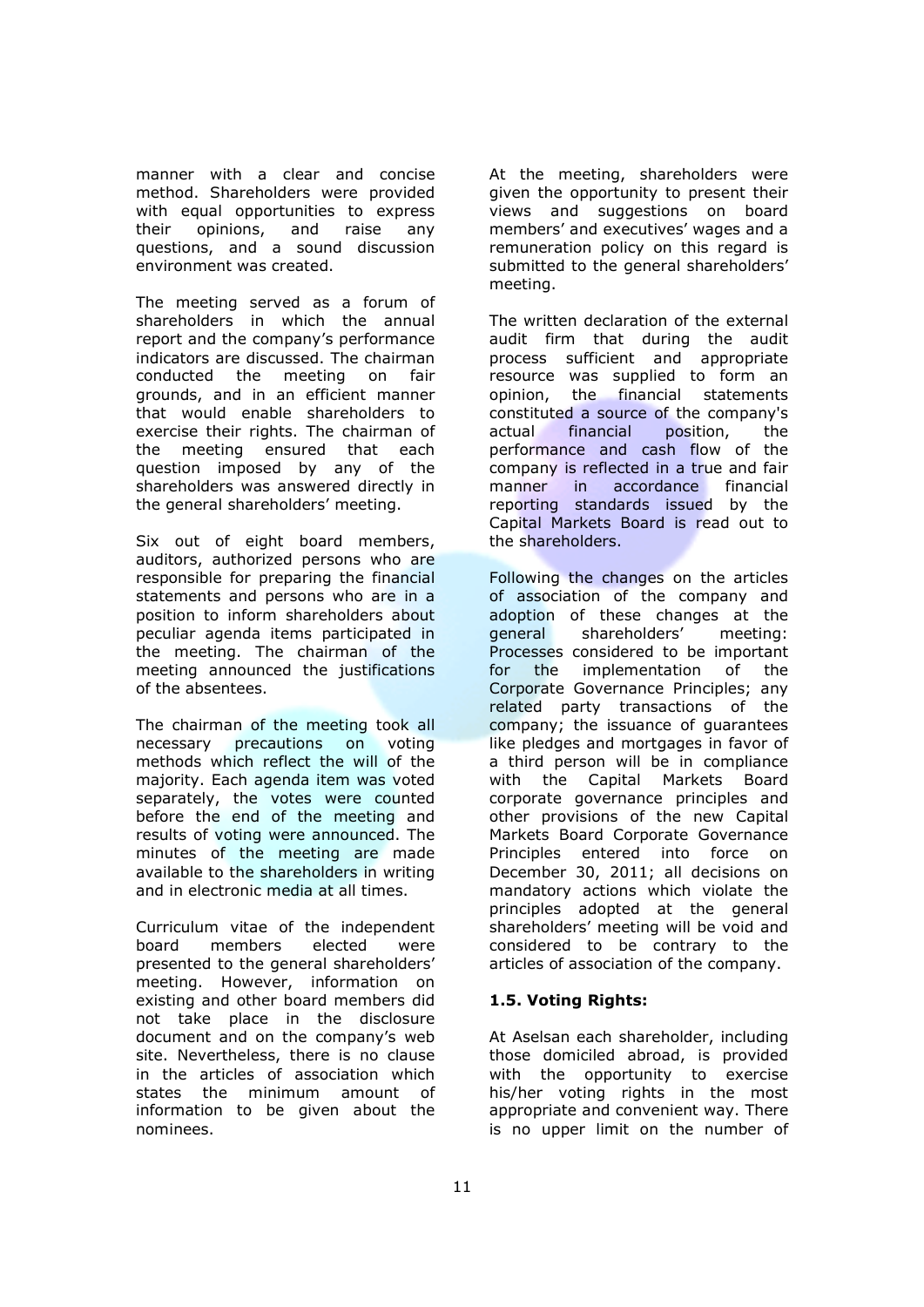votes cast at the general shareholders' meeting. Right to vote is automatically granted once the share is acquired, and there are no arrangements that would postpone the exercise of the right to vote after a certain period following the acquisition of the share.

In line with the provisions of its articles of association, Aselsan is governed by a total of 9 board members. 6 of these members are elected among privileged group A shareholders who are representing Turkish Armed Forces Foundation (TAFF) or among candidates nominated by them, and the remaining 3 independent members are elected within the scope of the Capital Markets Board regulations.

There are no provisions in the articles of association of the company that prevent voting by use of a proxy who is not a shareholder. Legal representations are documented in writing. The board communicates with the institutional representatives and institutional representation is based on open ballot.

Voting was conducted through open ballot and by raising hands during the general shareholders' meeting and shareholders was informed of the voting procedure at the beginning of the meeting.

### **1.6. Dividend Rights:**

Aselsan's dividend policy is clearly defined and disclosed to the public. It is submitted to the shareholders at the general shareholders' meeting and is incorporated in the annual report. Concerning the company's dividend distribution, a balanced policy is followed between the interests of the shareholders and that of the company.

According to the Capital Markets Law and the other legal legislations as well as the provisions of the articles of association, and as per the resolutions of the general assembly, in the year 2012 TL 46,456,740 (TL 0.1975 per 1 TL share, 19.75% gross over capital) and (net TL 39,488,229 - TL 0.167875 per 1TL share, 16.7875% net over capital) of the profit for 2011 has been distributed to shareholders as cash dividend.

Company does not provide for advance payment of dividends.

# **1.7. Transfer of Shares:**

There is a provision in the articles of association which states that group A shares cannot be sold or transferred without the approval of the board of directors and; in the event all or some of them are sold and transferred to third persons without the approval of the board of directors, the board can, without stating any cause, refrain from registering such sale in the company books.

# **1.8. Equal Treatment of Shareholders:**

All shareholders, including minority shareholders and foreign shareholders are treated equally.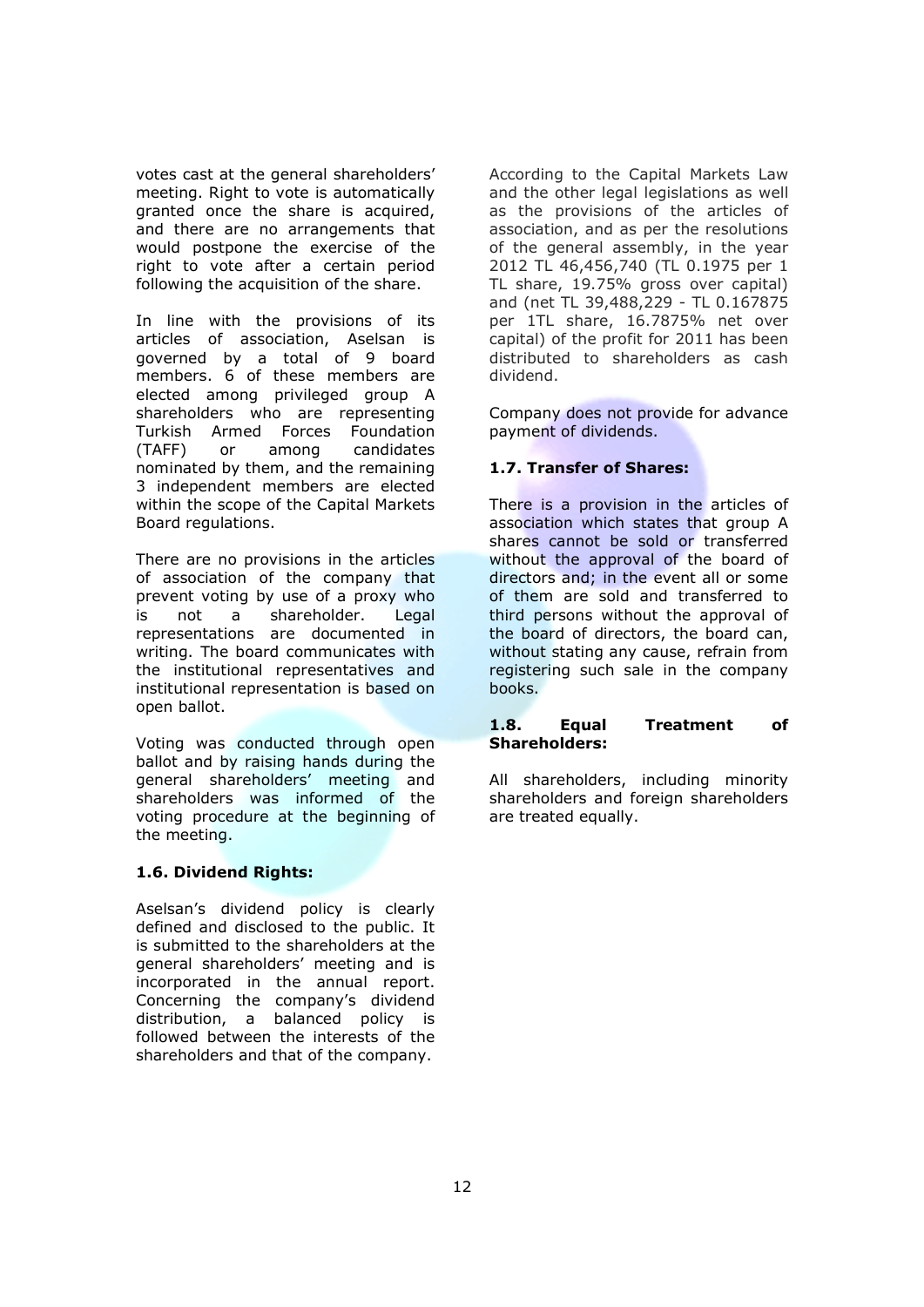# **SECTION 2: PUBLIC DISCLOSURE AND TRANSPARENCY**



### **SYNOPSIS**

| $\ddot{}$ | Information policy disclosed to<br>the public                                                                                                                              |
|-----------|----------------------------------------------------------------------------------------------------------------------------------------------------------------------------|
| $\ddag$   | Corporate Governance<br>Compliance Report is disclosed<br>to the public                                                                                                    |
| $\ddot{}$ | Dividend policy disclosed in the<br>annual report                                                                                                                          |
| $\ddot{}$ | Comprehensive web site,<br>actively used for public<br>disclosure                                                                                                          |
| $\ddot{}$ | Financial statements comply<br>with the legislation and<br>international norms                                                                                             |
| $\ddot{}$ | Audit committee plays an active<br>role in the selection of the<br>external audit firm                                                                                     |
| $\ddot{}$ | List of insiders is disclosed to<br>the public                                                                                                                             |
| $\ddot{}$ | The concept of trade secret is<br>defined                                                                                                                                  |
| $=$       | Comprehensive and detailed<br>annual report                                                                                                                                |
|           | There is limited clarification on<br>principles not applied, however<br>a signed declaration of the<br>board members on this issue is<br>not included in the annual report |
|           | No declaration of the board on<br>status of internal control system                                                                                                        |
|           | No mention of the curriculum<br>vitae of the board members in<br>the annual report                                                                                         |
|           | Significant decisions of the<br>board of directors did not take<br>place on company's website                                                                              |

Disclosed information of Aselsan is accurate, complete, comprehensible, interpretable, and easily accessible at low cost and prepared to aid the individuals and institutions in their decision-making, and presented equally. Investor Relations and Affiliates Unit staff is exclusively mandated to monitor and supervise all issues related to public disclosure.

The company have established a comprehensive information policy and disclosed it to the public. Any developments that may affect the value of Aselsan's capital market instruments are disclosed to the public without any delay and within the time period required by the current legislation. A comprehensive Corporate Governance Compliance Report takes place in the annual report. However, even though there is limited clarification whether or not the principles are properly applied, a signed declaration of the board members on this issue is not included in the annual report.

The dividend distribution policy and the ethical rules of Aselsan are included in the annual report and on its website, and disclosed to the public within the framework of the public information policy.

Company's website is configured to be actively used as a means of public disclosure. The site is rich in content and scope.

Aselsan's periodical financial statements and footnotes are prepared in accordance with the current legislation and international accounting standards. The annual report is prepared in detail to allow public access to a variety of information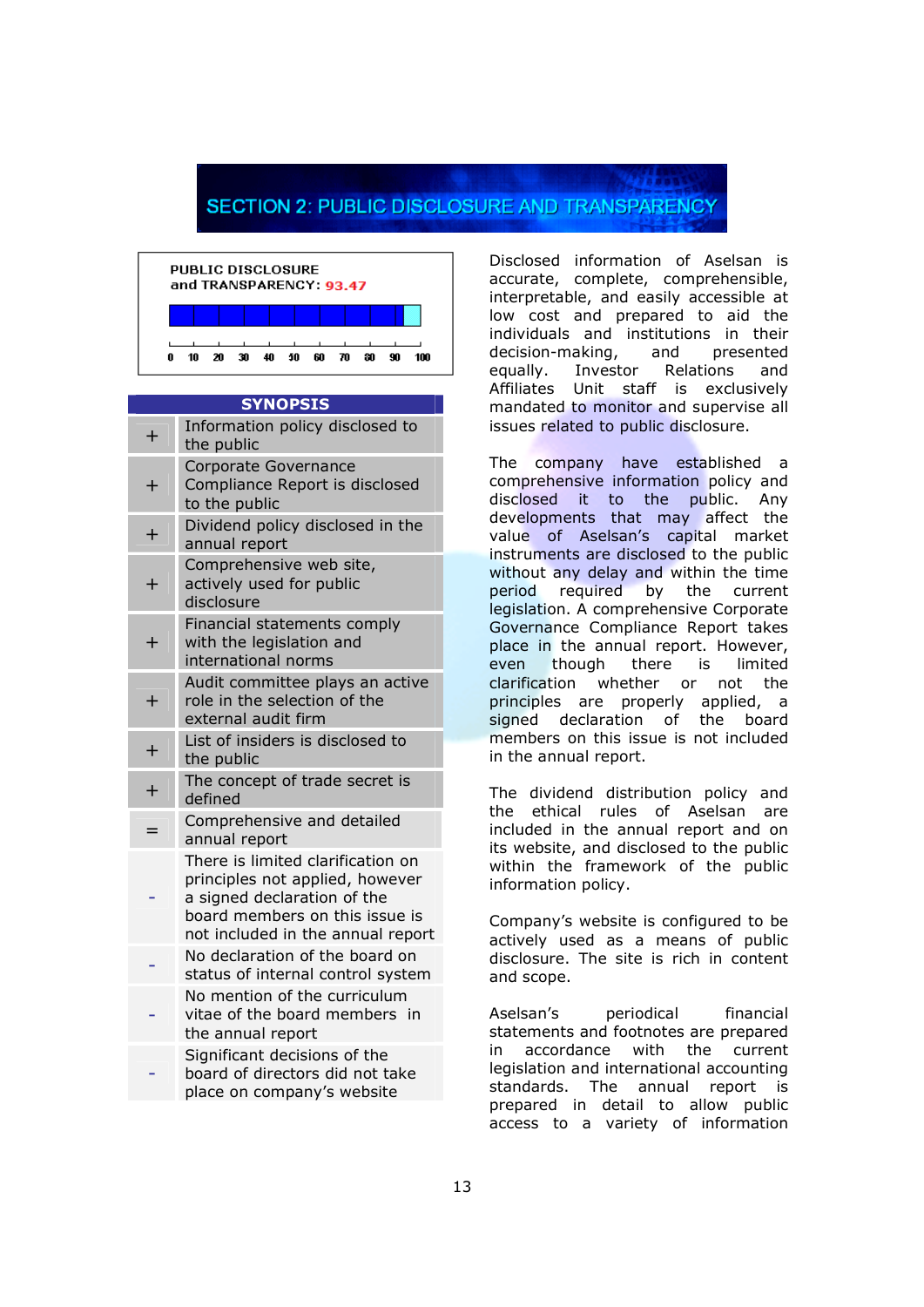about the activities of the company, but there are some missing items like the CVs of the board members and their statement of liability.

The external auditing of Aselsan is implemented in compliance with the legislation, and the audit committee plays an active role in the selection process of the external audit firm.

The scope of trade secret of the company is defined by its internal regulations. A list of the names of executives who can potentially possess price-sensitive information is prepared and disclosed to the public in the annual report. The company complies with CMB legislation and ISE regulations on the public disclosure of important events and developments.

# **2.1. Principles and Means for Public Disclosure:**

The public disclosure of Aselsan is realized in a timely manner, is accurate, complete, understandable, interpretable, allowing easy access with low cost, and available on equal basis to help the interested parties and organizations to come to a decision.

The Investor Relations and Affiliates Unit is assigned solely to monitor and supervise all issues pertaining to public disclosure. Investors, financial analysts, press members and similar groups are guided to this unit. In compliance with the transparency principle, the company accurately discloses its accounting policy and operational financial results to the public.

The company established its disclosure policy, presented to the shareholders at the general shareholders' meeting, and disclosed it to the public on its website.

The company's disclosure policy covers category of information to be disclosed

to the public; form and methods of disclosure; the method to be adopted in order to answer the questions submitted to the company; the type of information to be discussed at the general shareholders' meeting; and the principles applicable to disclose forward looking information.

Any developments that may affect the value of Aselsan's capital market instruments is disclosed to the public without any delay and within the time period required by the current legislation. Should there be a significant change in the financial status and/or operations of the company, or in case of an expectation of such a significant change in the financial status and/or operations in the future, the information is disclosed to the public, save for the relevant provisions of legislation. Any changes or new developments in the already disclosed information is regularly updated and disclosed to the public.

The Corporate Governance Compliance Report takes place in the annual report. However, there is limited clarification whether or not the principles are properly applied, and the reasons for any non-application. A signed declaration of the board members on this issue is not included in the annual report.

The dividend distribution policy and the ethical rules of Aselsan are included in the annual report and on its website, and disclosed to the public within the framework of the public disclosure policy.

Periodical financial statements, reports, and disclosed information do not consist of any exaggerated provisions or misleading information. Save for the provisions of the legislation, the preparation or revision of periodical financial statements are subject to a compliance audit by the external auditor. The audit and public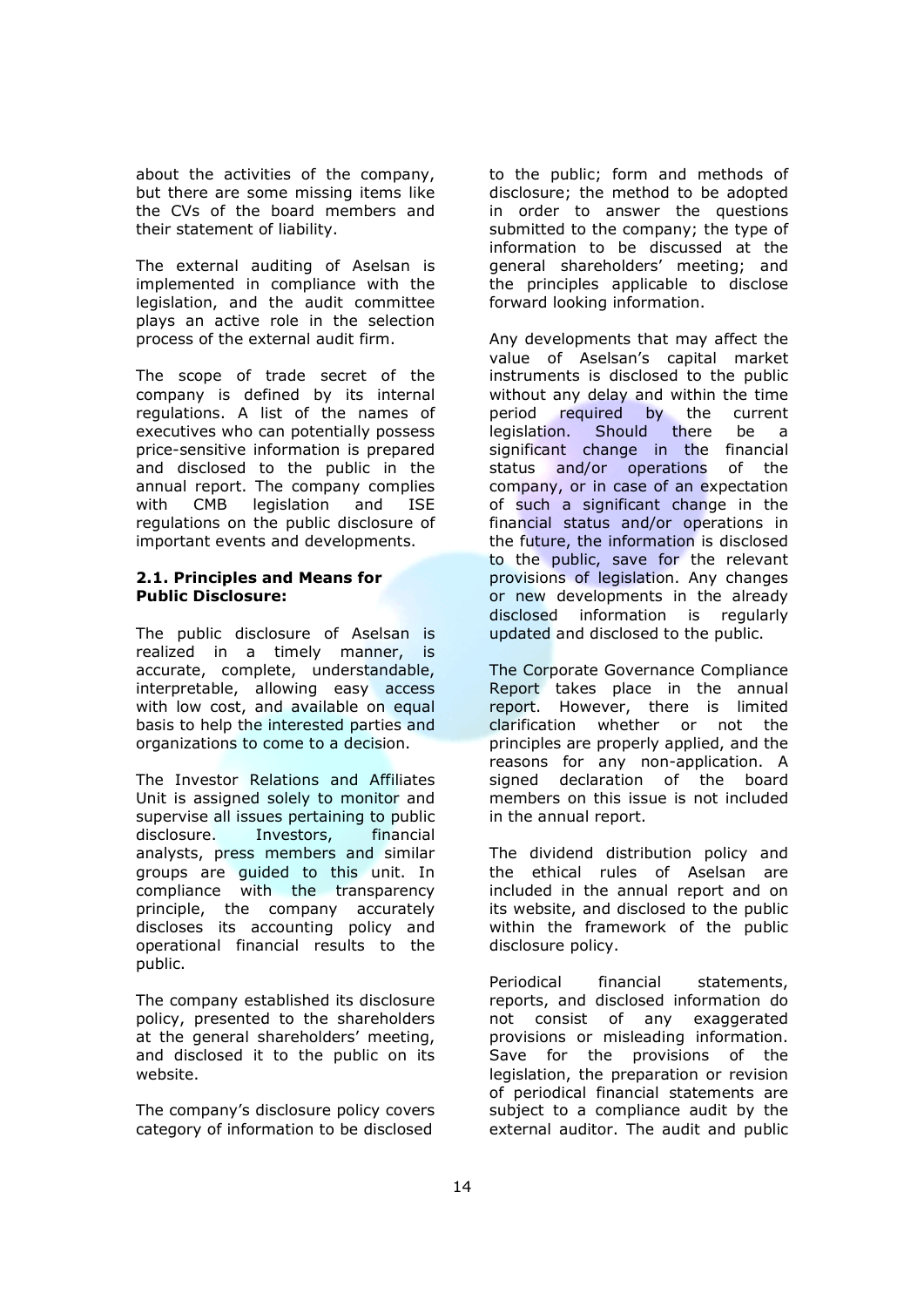disclosure thereof is in compliance with the international standards.

Company's website is configured to be actively used as a means of public disclosure. It is easily accessible, user friendly, and comprehensive. It is made available in English for the use of foreign investors.

Information published on the company's website includes trade register information; detailed information about the shareholder and management structure; the final version of the company's articles of association together with date and numbers of the trade register gazettes in which amendments are published; publicly disclosed material information; annual reports, periodical financial statements, prospectuses and circulars; agendas of the general shareholders' meetings and list of participants and minutes of the general shareholders' meeting; form for proxy voting at the general shareholders' meeting; and frequently asked questions including requests for information, and responses thereof.

The company's website emphasized the announcement of the planned general shareholders' meetings, agenda items, other information, documents and reports on the agenda items and information on methods of participation in the general shareholders' meetings. On the other hand, minutes of important board meetings which may affect the value of capital market instruments of the company are not listed on the company's web site.

Company's web address is printed on its letterhead. The criteria regarding the use of its website are included in the company's disclosure policy. However, the disclosure policy document of Aselsan does not include provisions regarding the obligation to inform shareholders about legal or

commercial relationships with other enterprises or individuals with whom there is a direct/indirect managerial, administrative, supervisory or ownership related relationship.

# **2.2. Public Disclosure of Relations Between the Company and Its Shareholders, The Board of Directors and Executives:**

In case shareholding or voting right percentage of an individual or group reaches, exceeds or falls below the percentages of total share capital or voting rights, such information is disclosed immediately by the company.

The Turkish Armed Forces Foundation has the largest share at Aselsan's capital with 84.58%. Since the ratio of the company's publicly traded shares is 15.30%, there is no ultimate controlling individual shareholder or shareholders to be disclosed to the public. Also the company does not have any cross-shareholdings with the Turkish Armed Forces Foundation or any other company.

# **2.3. Periodical Financial Statement and Reports in Public Disclosure:**

Periodical financial statements and footnotes of Aselsan are prepared in accordance with the current legislation and international accounting standards and applied accounting policies are included in the footnotes of the financial statements.

The footnotes of the periodical financial statements include all offbalance sheet transactions including contingent claims, all liabilities and operational results that would affect future financial status, liquidity of the company, investment expenditures, investment sources, all factors that would affect the future relations of Aselsan with other natural persons and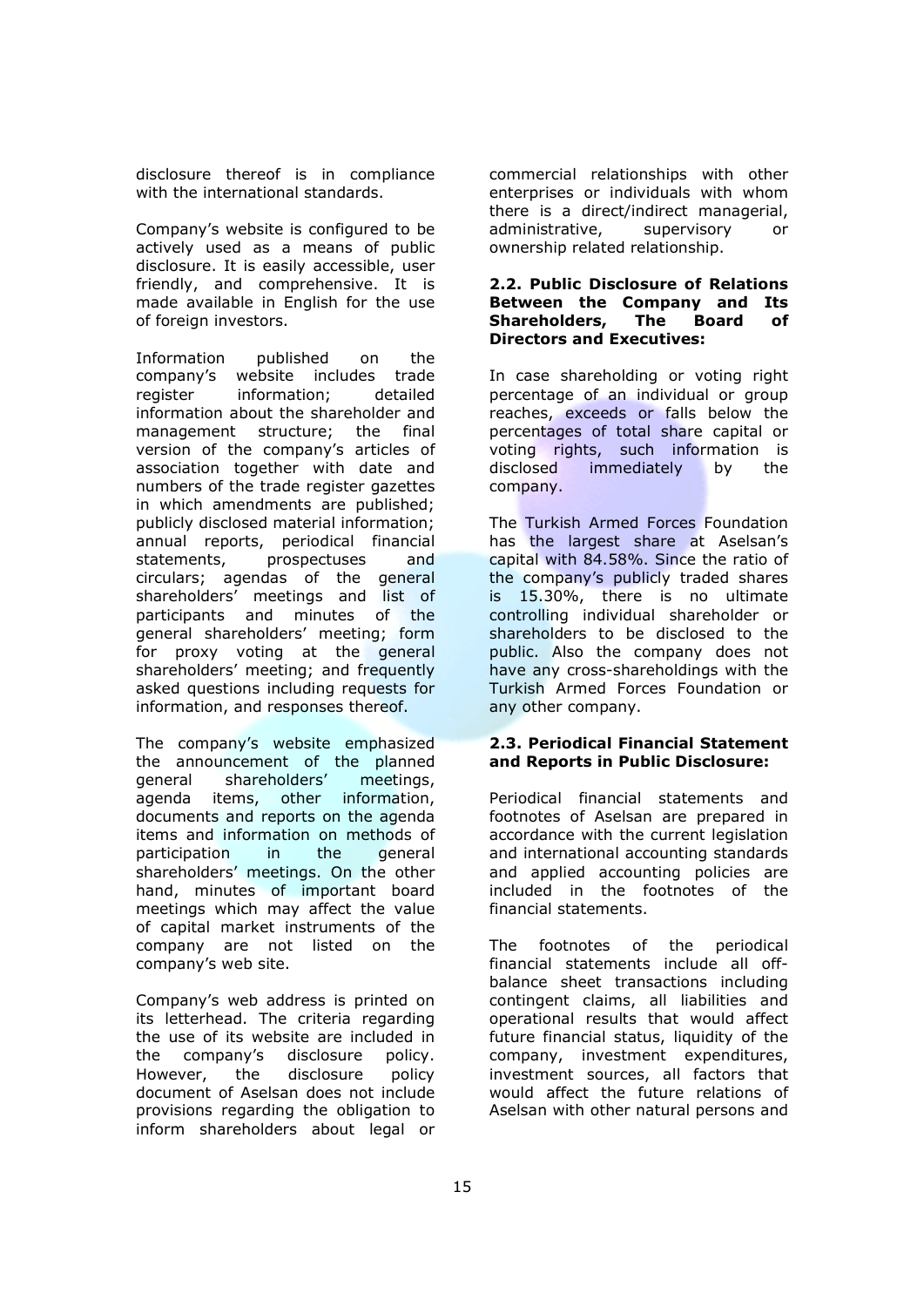legal entities which are not within the scope of consolidation.

The annual report is prepared in detail to allow the public reach to a variety of information about the activities of the company. The annual report includes information about the scope of activities of the company; information about the sector and the company's position in the sector; its financial status; its capital, ownership, and management structure; the company's strategy; information on R&D, innovation, technology, human resources, quality and risk management, productivity; occupational health and safety and environmental information; about its dividend distribution policy; and the corporate governance compliance report.

However, despite the existence of a resolution that the financial statements exactly reflects company's financial status and fully complies with the legislation, a declaration of the board of directors on this matter is not incorporated in the annual report. The annual report also does not include board of directors' declaration about the status of internal control system and the curriculum vitae of the board members.

# **2.4. Functions of External Audit:**

The agreements and modus operandi with DRT Bağımsız Denetim ve Serbest Muhasebeci Mali Müşavirlik Anonim Şirketi (Deloitte) which is appointed by Aselsan as their independent auditors comply with the CMB legislation.

DRT Bağımsız Denetim ve Serbest Muhasebeci Mali Müşavirlik Anonim Şirketi, its auditors and other related staff do not provide consultancy services to Aselsan to which they provide external auditing services within the same period, either in return for a fee or free of charge.

There are no legal disputes between the independent auditors and the company. The audit committee played an active role in the selection process of the audit firm.

# **2.5. The Concept of Trade Secret and Insider Trading:**

Aselsan has incorporated the definition of information that falls within the scope of trade secret in its document of Company Security Directives. A list of the names of executives and other persons who can potentially possess price-sensitive information is prepared and disclosed to the public in accordance with the information policy in the annual report.

# **2.6. Significant Events and Developments That Must Be Disclosed to the Public:**

Aselsan complies with the CMB regulation and the rules and regulations of the ISE in disclosure of significant developments.

All developments listed in the Corporate Governance Principles of the CMB are immediately disclosed to public via the "Material Events Disclosures".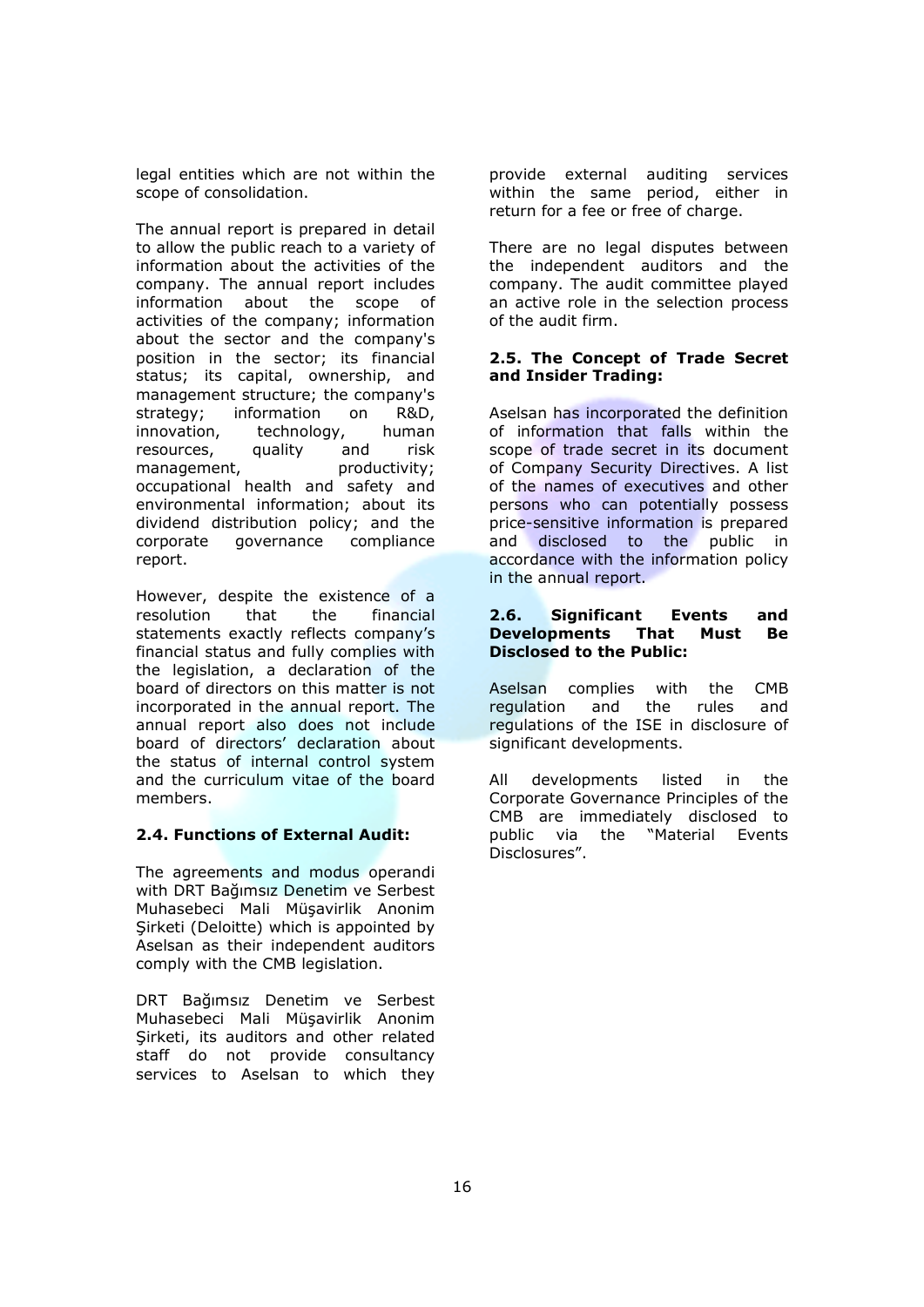# **SECTION 3: STAKEHOLDERS**



# **SYNOPSIS**

|   | Measures to safeguard<br>stakeholders' rights are facilitated                                                                     |
|---|-----------------------------------------------------------------------------------------------------------------------------------|
| ┿ | Efficient human resources policy                                                                                                  |
|   | Enhanced sense of social<br>responsibility and its applications                                                                   |
|   | Documented high level of quality<br>standards                                                                                     |
|   | Code of ethics disclosed to the<br>public                                                                                         |
|   | No provision in the articles of<br>association regarding the<br>participation of stakeholders in<br>the management of the company |
|   | No trade union in the company                                                                                                     |

The corporate governance framework of Aselsan recognizes the rights of stakeholders established by law or through any other mutual agreement.

The company's corporate governance structure allows the employees and all stakeholders to convey their concerns about legal and unethical transactions to the management.

The encouragement of participation of the stakeholders in the management of the company is not acknowledged in the articles of association. However, participation of stakeholders in management is supported as long as it does not impede the activities of the company. Through the "Employee Representation" mechanism a platform is created where the employer and the employees exchange their views.

Company officials declare that neither the board of directors nor any of the executives took any actions that would cause the company assets lose value and lead to the deliberate loss for stakeholders.

Aselsan have a documented and comprehensive human resources policy. In this context; hiring, promotions, remuneration, awarding, layoffs, leaves, disciplinary procedures, rights, duties and responsibilities, and other personal rights of the employees are defined in writing.

In order to meet the needs of customers completely and to meet the requirements of quality standards, a quality system documented with quality handbook, directives, quality plans, standards, auditing and test directives and foresight implemented operations has been designed and the company received the necessary certificates and documents. Under the scope of trade secret, information on customers and suppliers are treated as confidential.

Aselsan's code of ethics was documented in writing and published on the corporate website. In addition, to achieve the integration and development of ethical principles with in-house applications; an Ethical Committee is formed to provide a common knowledge and to meet the needs of assessment, orientation, counseling, and advice.

Aselsan is sensitive to the environment, the region, and to the social studies supporting and leading to the benefit of the public. Accordingly, a variety of projects,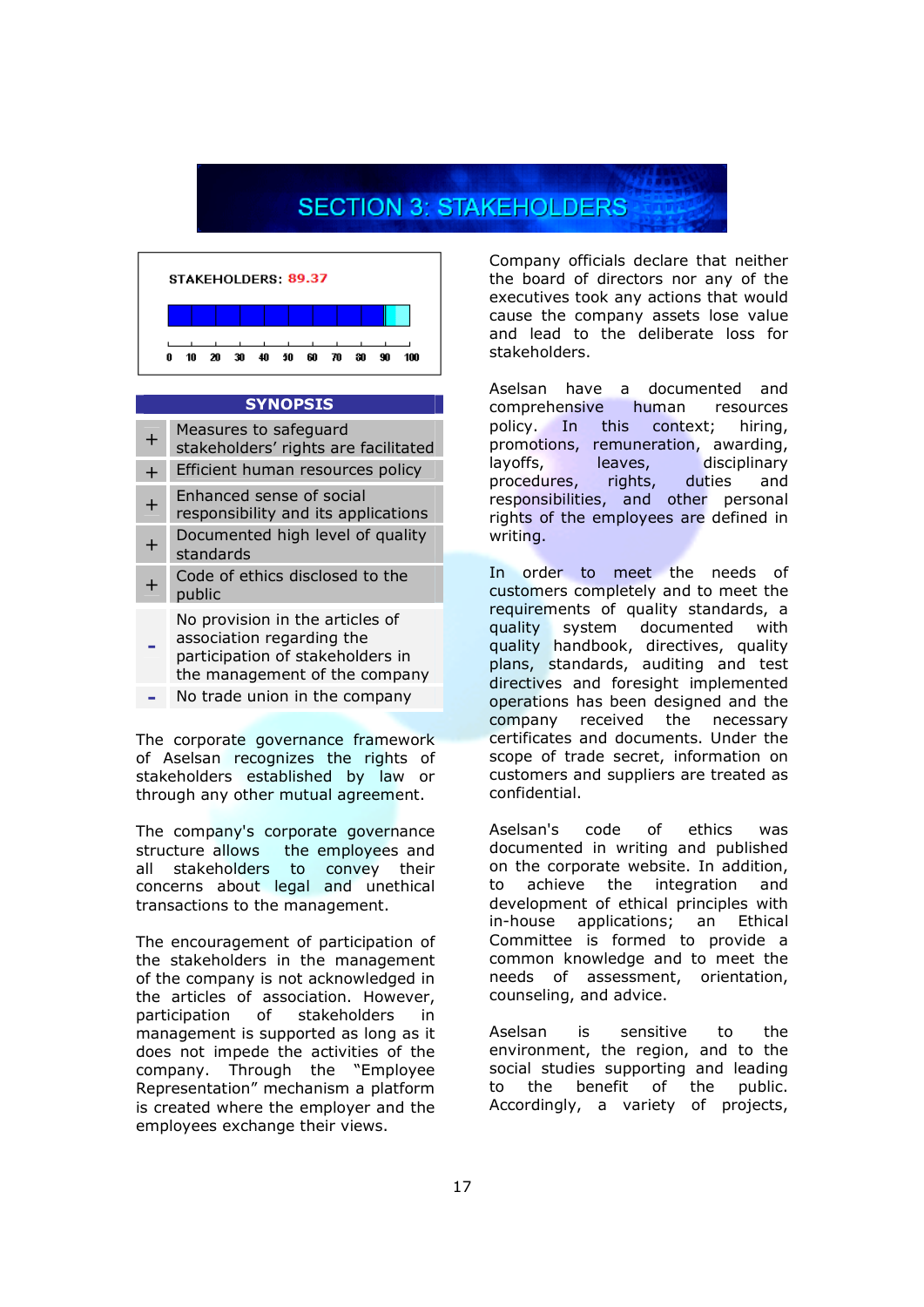contributions and events are carried out.

# **3.1. Company Policy Regarding Stakeholders:**

The corporate governance framework of Aselsan recognizes the rights of stakeholders established by law or through any other mutual agreement. In case the rights of the stakeholders are not regulated by the relevant legislation and protected by contracts, the company would preserve the interest of stakeholders under good faith principles and within the capabilities of the company, without permitting any damage to the brand image.

Stakeholders are informed adequately on company policies and procedures. Employees are informed on intranet and through employee manuals and informative presentations. Strategic alliances and approved suppliers policy is followed for the suppliers and they are informed over the internet and visited regularly.

Aselsan acts as a pioneer in overcoming and solving any possible conflicts and disputes that may arise between the company and its stakeholders and a solution-focused approach is adopted. There has been no case of legal prosecution.

The company's corporate governance structure allows all stakeholders, including employees, to freely communicate their concerns about any illegal or unethical practices to the management.

# **3.2. Stakeholders' Participation in the Company Management:**

The participation of the stakeholders in the management of the company is not acknowledged in the articles of association. However, participation of stakeholders in management is supported as long as it does not impede the activities of the company.

In the company there is an "Employee Representation" platform in which 45 currently employed personnel participate, with the purpose of enabling communication between the personnel and management, to provide guidance in social activities, and to exchange their views.

The minutes of periodical meetings held with the representatives of the employees are communicated to all personnel on the employee representative's page of the company intranet. These issues are also regulated in the Employee Representation Document.

# **3.3. Protection of Company Assets:**

Company officials declare that neither the board of directors nor any of the executives have been involved in any instances which would cause company assets lose value and lead to the deliberate loss for stakeholders.

# **3.4. Company Policy on Human Resources:**

Aselsan have a documented and comprehensive human resources policy. In this context, in line with the company's vision, mission, and principles; hiring, promotions, remuneration, awarding, layoffs, leaves, disciplinary procedures, rights, duties and responsibilities, and other personal rights of the employees are defined in writing and these criteria are abided by.

All the rights provided to employees are treated fairly. Education policies are formed and training programs are carried out to enhance their knowledge, skills and experience.

Four million US Dollars were allocated for personnel training in 2011 and a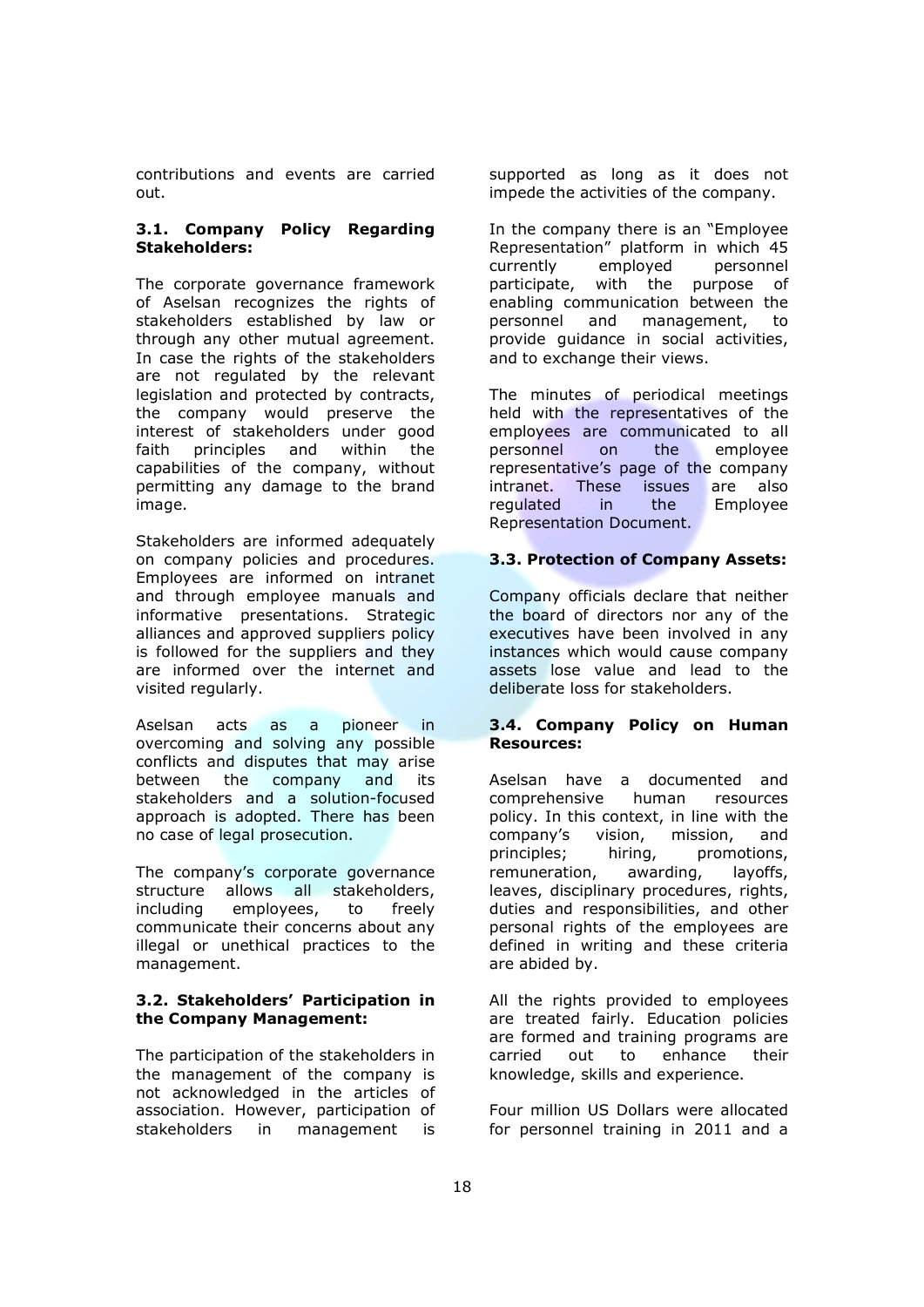total of 105,000 hours of domestic and foreign training programs were provided.

Meetings are conducted with the employees to inform them on issues such as company's financial position, salary, career, education, health care, and to exchanges views. Employee representation play a major role in this context with 45 employee<br>representatives: 12 of which representatives; 12 of which representing the engineers, 3 representing the administrative<br>personnel. 20 representing the personnel, 20 representing the technical personnel, 4 representing the office personnel, and 3 representing the workers.

The decisions taken in relation to the employees or the developments concerning the employees are reported to them and trade unions are consulted on decisions of this nature. Employees are also informed of their job descriptions and the distribution of tasks along with performance and reward criteria.

In order to assess, appreciate and award its employees' great success, in 2011 Aselsan put into practice a performance management system for an evaluation in 360 degrees where goals evaluated on an individual and team basis as well. Accordingly, advanced studies are applied for all of the human resources practices to reach the exemplary international standards.

Productivity is taken into consideration on determining compensation and other benefits, and required evaluations are implemented within the performance management system. Necessary measures are taken in order to prevent race, religion, language, and sex discrimination among the employees and to protect the employees against any physical, spiritual and emotional mistreatments in the company. There has not been

any complaint of discrimination in 2011.

# **3.5. Relations with Customers and Suppliers:**

In order to meet the needs of customers completely and to meet the requirements of quality standards, a quality system documented with quality handbook, directives, quality plans, standards, auditing and test directives and foresight implemented operations has been designed.

Within this scope Aselsan was granted with Republic of Turkey Ministry of National Defense Industrial Quality Assurance Level Certificate, Undersecretary for Ministry of National Defense Industrial Safety and Project Quality Compliance Certificates, SCAMPI v1.3 Capability Maturity Model Integration 3 Certificate, Accreditation Certificate from the Turkish Accreditation Agency, Turkish Standards Institution TS EN ISO 9001:2008 Quality Management System Certificate, ISO 14001:2004 Environmental Management System Certificate, and OHSAS 18001:2007 Occupational Health and Safety Assessment Series Certificate.

The company has adopted a quality management system aiming to keep the highest level of customer satisfaction, effectively manage customer feedback, use the resources efficiently by eliminating the processes which are not value-added, and for timely delivery.

For the purpose of procuring the materials and software that are used in the products, as well as the services received regarding such products from reliable suppliers, so that possible quality issues would be reduced, the suppliers are checked for their technical, commercial and quality efficiency and capacity. The results of such assessments are communicated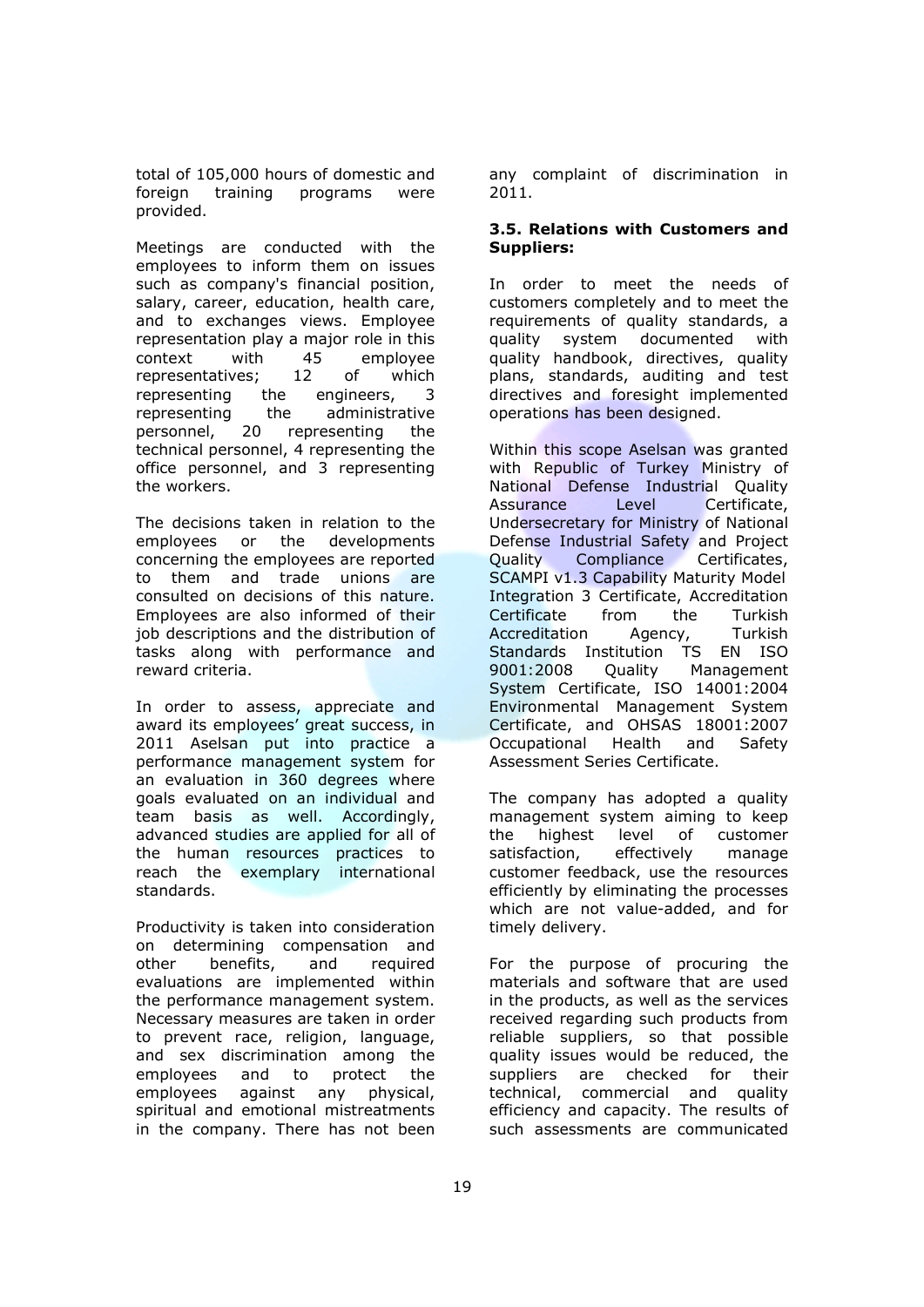to the supplier firm, and suppliers who meet the required conditions are contracted.

Under the scope of trade secret, information on customers and suppliers are treated as confidential, classified under appropriate confidentiality levels, and treated according to such classification. Within the directives that apply, guarantees are provided to ensure that no unfair advantages are obtained from customers and suppliers.

# **3.6. Ethical Rules:**

Aselsan's code of ethics was documented in writing and published on the company website. In addition, to achieve the integration and development of ethical principles with in-house applications; an Ethical Committee is formed to provide a common knowledge and to meet the needs of assessment, orientation, counseling, and advice.

# **3.7. Social Responsibility:**

Aselsan acts sensitively towards all pioneered and supported social and community projects for the sake of environment, community or general public. The company has not so far been exposed to any accusation or sanction relating to environmental protection, nor has it been sued in connection therewith. Ultimate attention is shown to compliance of the financed projects with the applicable laws and regulations pertaining to environmental and public health.

The company has good relations with public administrations. Company authorities have declared that they have received no fine/warning from CMB and/or ISE in 2012.

There have been no other legal disputes and/or conflicts between the

company and customers, auditors, banks, public authorities, tax administrations, and any other applications where the company is held liable has been declared and no sanctions have been affected.

Maximum attention is given to environmental aspects and public health, so that the projects funded by the company are appropriate with the relevant legislation. As a result of work carried out in accordance with environmental laws and environmental awareness Aselsan received TSE EN ISO 14001:2004 Environmental Management System certificate.

At Aselsan, greenhouse gas emissions are regularly calculated and monitored with reference to TS ISO 14064 and the Green House Protocol. The company has been certified for the ISO 14001 Environmental Management System and the OHSAS 18001 Occupational Health and Safety Assessment Series. With these certifications, the Environment and Occupational Health related practices at Aselsan are conducted systematically. Inventories on carbon emissions, natural gas consumption, the usage of refrigerants, transportation activities and production processes are generated and carbon emissions are calculated.

In addition, in order to increase the environmental awareness of staff, annual training and exercises are carried out.

The company attaches great importance to projects in the field of education within the framework of social responsibility. Efforts were made to build schools in earthquake-ravaged regions where education was impeded. Schools were built and equipped in the city of Muzafferabad-Pakistan, as well as in the Turkish cities of Erzincan and Adapazarı. Significant improvements were made to the existing status of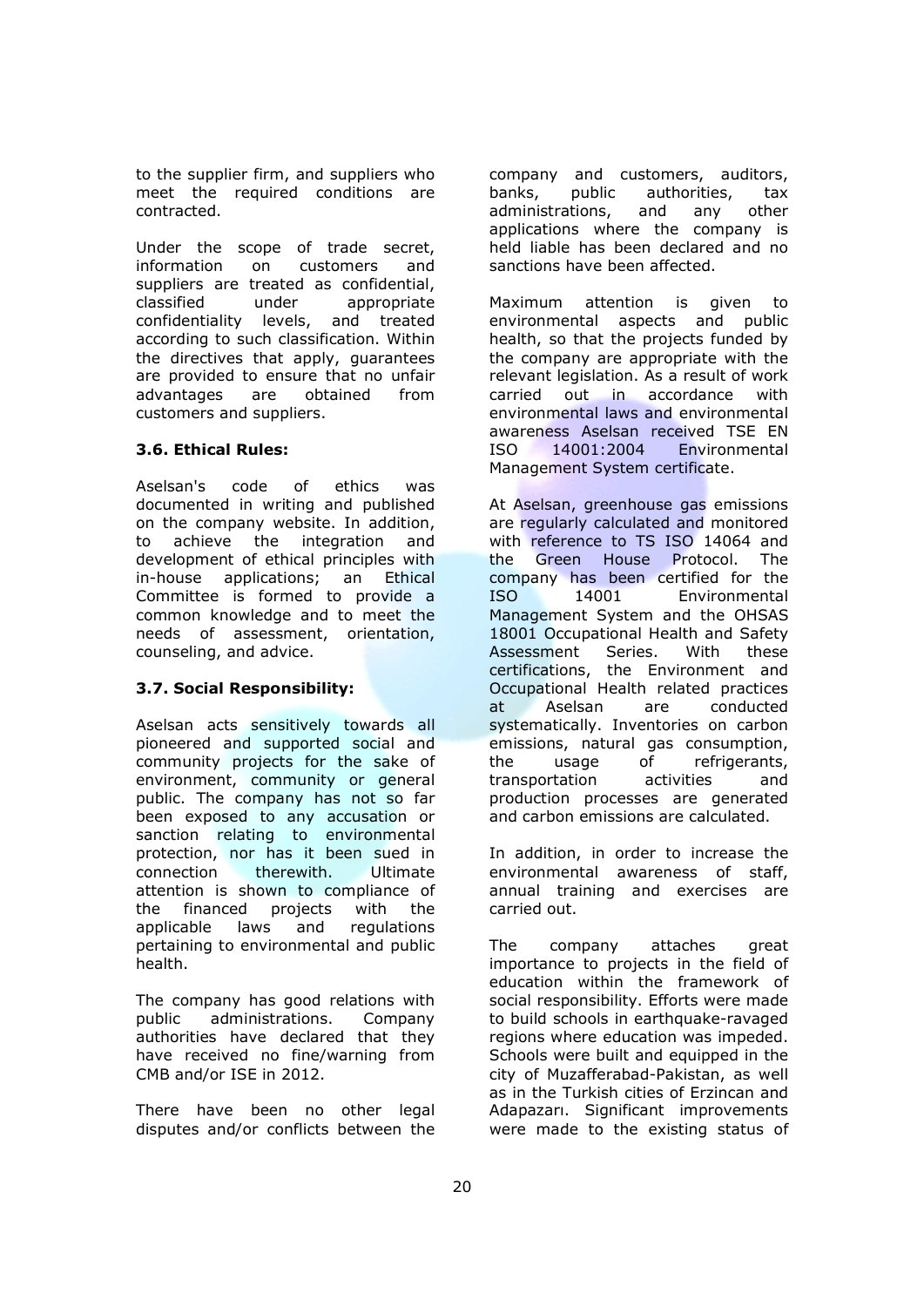two primary schools in Ankara, one in Macunköy and the other in Akyurt. Furthermore, a new school at Erciş, Van started teaching in 2012.

Adiitionally, faculty and rehabilitation center received donations and within the past five years, Aselsan have collaborated with over 20 universities in more than 150 projects.

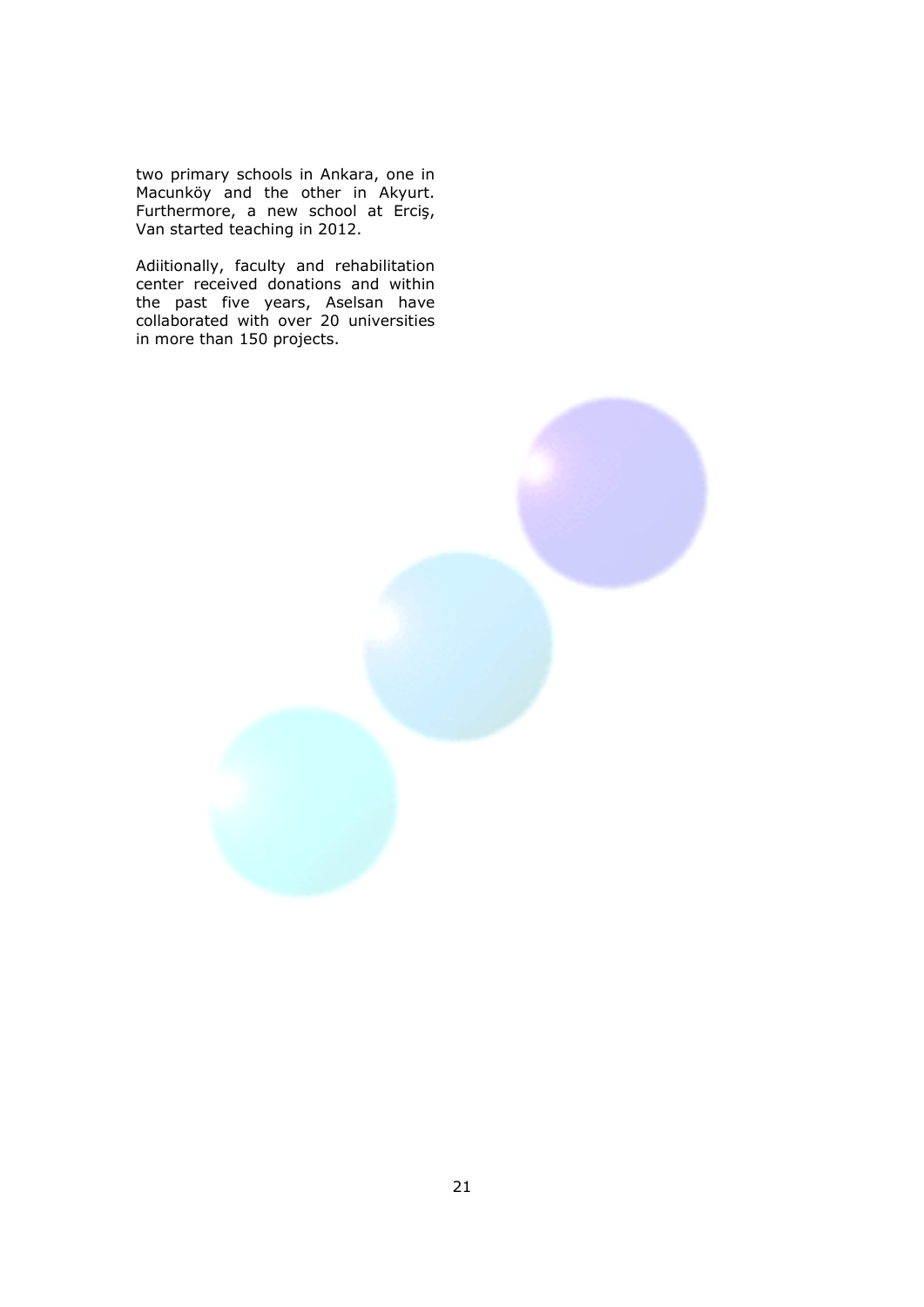# **SECTION 4: BOARD OF DIRECTORS**



### **SYNOPSIS**

| $\boldsymbol{+}$ | The company's vision, mission<br>and strategic goals are defined                                                                          |
|------------------|-------------------------------------------------------------------------------------------------------------------------------------------|
| $\overline{+}$   | The board works efficiently and<br>staffed with qualified members                                                                         |
| $\boldsymbol{+}$ | No executive members on the<br>board, three independent<br>members                                                                        |
| ┿                | Audit, Corporate Governance,<br>and Risk Management<br>Committees established                                                             |
| $\boldsymbol{+}$ | Working principles of the<br>committees identified and<br>disclosed to the public                                                         |
|                  | Board of directors have operating<br>directives                                                                                           |
|                  | Ethical principles should be<br>clearly stated to bind also the<br>members of the board of<br>directors                                   |
|                  | Functionality of the newly<br>established committees to be<br>monitored in the upcoming rating<br>period                                  |
|                  | No provisions in the articles of<br>association defining procedures<br>for shareholders or stakeholders<br>to invite the board to convene |
|                  |                                                                                                                                           |

The board of directors of Aselsan has defined the vision and mission of the company and disclosed it to the public on the corporate web site. Board of directors approves the strategic goals constituted by the executives.

The board of directors' duties and responsibilities are clearly defined in

the articles of association of the company in consistence with its functions and beyond any doubt. Members of the board are jointly liable should they intentionally or unintentionally fail to properly perform their duties assigned to them by legislation, the articles of association and the general shareholders' meeting, but they do not have a written declaration in this context.

The ethical principles of the company dictate that the employees cannot indulge in pressures that would serve against the interests of the shareholders, accept any material gains, and disclose company information that is confidential and/or trade secret. However, the ethical principles should be clearly stated to also bind the members of the board of directors.

The board of directors fulfills all its tasks duly and meetings take place with sufficient participation and intervals. Processes for the invitation, and the preparation of the board of directors for a meeting allows all members of the board to be fully prepared, and it is incorporated in the board's operating directives. Another area for improvement is the absence of provisions in the articles of association defining procedures for shareholders or stakeholders to invite the board to convene.

As stipulated by the change in the articles of association, board members could not participate to board of directors meetings which concern their personal interest, or the interest of their spouses and relations up to third degree blood relatives.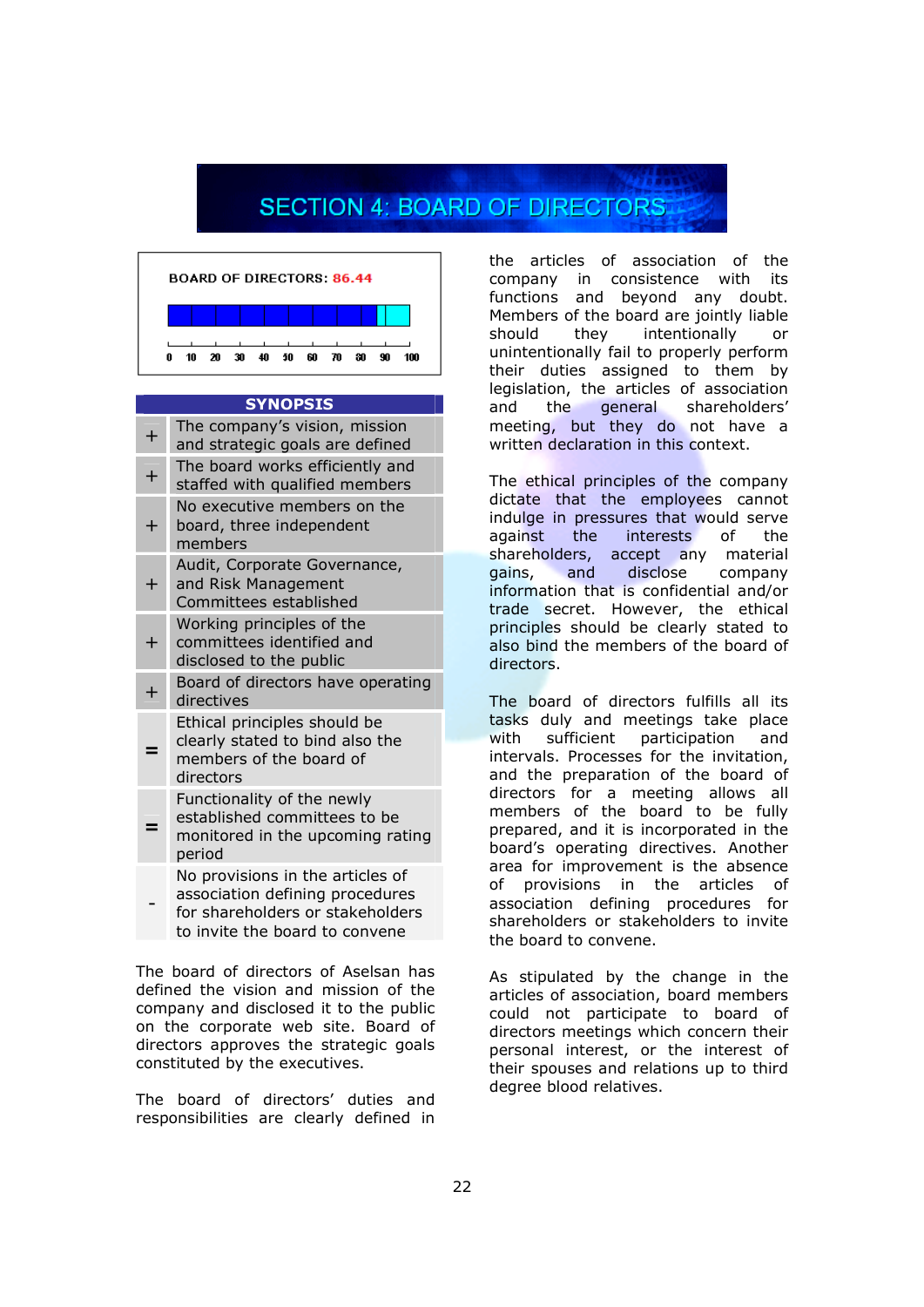There are no executive members on the board of directors of the company and the chief executive officer and chairman of the board is not the same person. There are three independent members on the board, and they have signed a declaration of independence.

There is no loan, credit, surety or collateral granted to the members of the board by the company. A remuneration policy for the members of the board of directors and senior management is established, adopted at the general shareholders' meeting, and disclosed to the public.

An Audit Committee, a Corporate Governance Committee, and a Risk Management Committees are established from within the board of directors. All three committees are chaired by independent members of the board and the committee responsible of audit is composed entirely of independent members. There are no executive members of the board on the committees. The working procedures of the committees are defined and disclosed to the public on the corporate web site.

### **4.1. Fundamental Functions of the Board of Directors:**

The board of directors of Aselsan has defined the vision and mission of the company and disclosed it to the public on the corporate web site. Board of directors approves the strategic goals constituted by the executives.

The board of directors effectively revises the company's level of success in achieving its goals, operations and past performance. In this context, the company's operations, approved annual financial and business plans, and compliance with current legislation and international accounting standards in the accountancy of operational results of the company are audited, and the degree of accuracy of the company related financial information is observed.

The board established internal control and risk management mechanisms that are appropriate for the company to minimize adverse effects of the risks that company may face, which would also negatively affect the shareholders and stakeholders. The board also takes all necessary measures for sound functioning of such mechanisms implemented.

The board of directors has formed Audit, Corporate Governance, and Risk Management Committees to perform tasks in a sound manner.

The board of directors assesses whether the executives are well qualified to suit the demands of their positions and seeks measures that would encourage the qualified employees to work for the company over a long period of time. As the board of directors deems appropriate, it may terminate the employment of executives and may, without delay, appoint new executives to replace the former.

Similarly, the board of directors closely monitors and supervises whether or not the company's operations comply with the relevant legislation, articles of association, and in-house regulations and policies, and act as a pioneer in resolving and settling disputes that may arise between the company and shareholders.

# **4.2. Principles of Activity and Duties and Responsibilities of the Board of Directors:**

The board of directors' duties and responsibilities are clearly defined in the articles of association of the company in consistence with its functions and beyond any doubt, so as to be distinguished from the responsibilities of individual board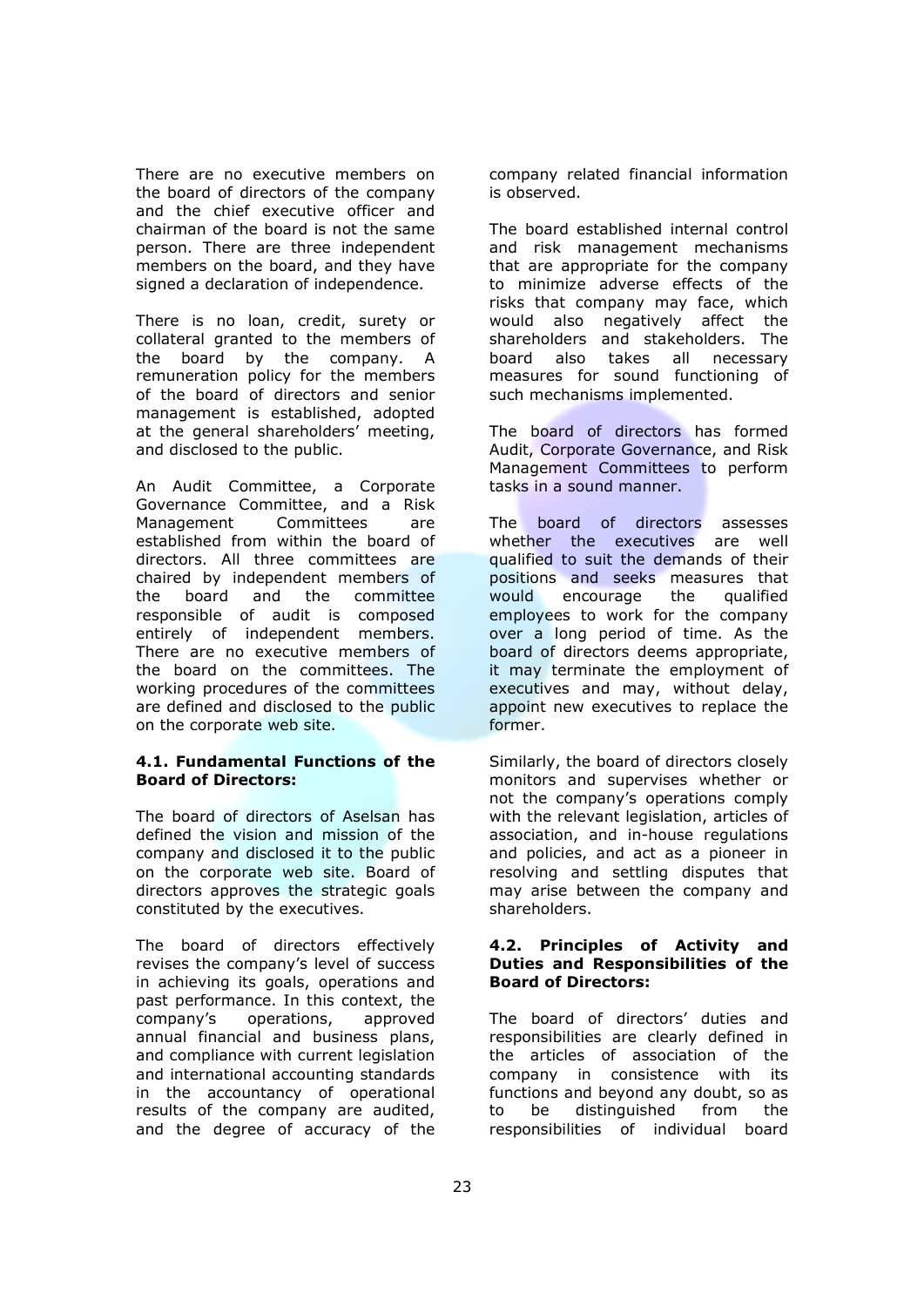members, executives, and the general shareholders' meeting. Within this framework, duty and responsibility of each board member and executives are clearly defined, included in the annual report of the company, and disclosed to the public thereby.

In order to ensure that the board members perform their duties fully, they are provided with easy access to all kinds of information in a timely manner. If deemed necessary, executives attend to the board of directors meetings. In accordance with the legislation, board members are jointly liable should they intentionally or unintentionally fail to properly perform their duties assigned to them by legislation, the articles of association and the general shareholders' meeting resolutions. On the other hand, members of the board have no written declaration that they will comply with the legislation, articles of association, in-house regulations and policies, and in case of incompliance, that they would be jointly liable to compensate the loss accrued to the shareholders and stakeholders.

We did not come across to any presumptions that members of the board indulged in pressures that would serve against the interests of the shareholders, accepted any material gains, and disclosed company information that is confidential and/or trade secret. All necessary measures are taken to ensure that all employees abide thereby. Board of directors included these matters in the "Ethical Principles" of the company. However a provision like; "these principles are binding for all employees of the company, **including the board of directors**" would have been in the context of the principles of best practice in corporate governance.

Board members also adopted requisite measures in order to ensure that

confidential information does not flow out of the company by other company employees. During the rating process, we came across to no occurrences of any members of the board exploiting confidential and publicly unavailable information in favor of him/her, or others; providing information or extending news or making comments that are false, untrue, misleading, and unfounded information about the company.

The members of the board of directors devote sufficient time to the company's affaires. A provision in Aselsan's articles of association states that if the board members take on additional duties outside the company the Turkish Commercial Code, Capital Markets Law, the Capital Markets Board's corporate governance arrangements and other relevant provisions of the legislation will be respected. On the other hand, as submitted to the general shareholders' meeting, board members are not authorized to engage in activities that may cause a conflict of interest or compete with the company.

The board of directors adopts a separate decision to approve the periodical financial statements and annual report of the company. Beyond its basic functions and in accordance with opinions and suggestions of the committees, the board of directors approves the annual budget and business plans of the company, prepares the annual report and finalizes the same for presentation at the general shareholders' meeting; ensures that the general shareholders' meeting is conducted in accordance with the legislation and the company's articles of association; fulfills the general shareholders' meeting decisions; controls the company's material expenditures in the balance sheet; approves the career plans and remuneration of executives, determines policies for shareholders,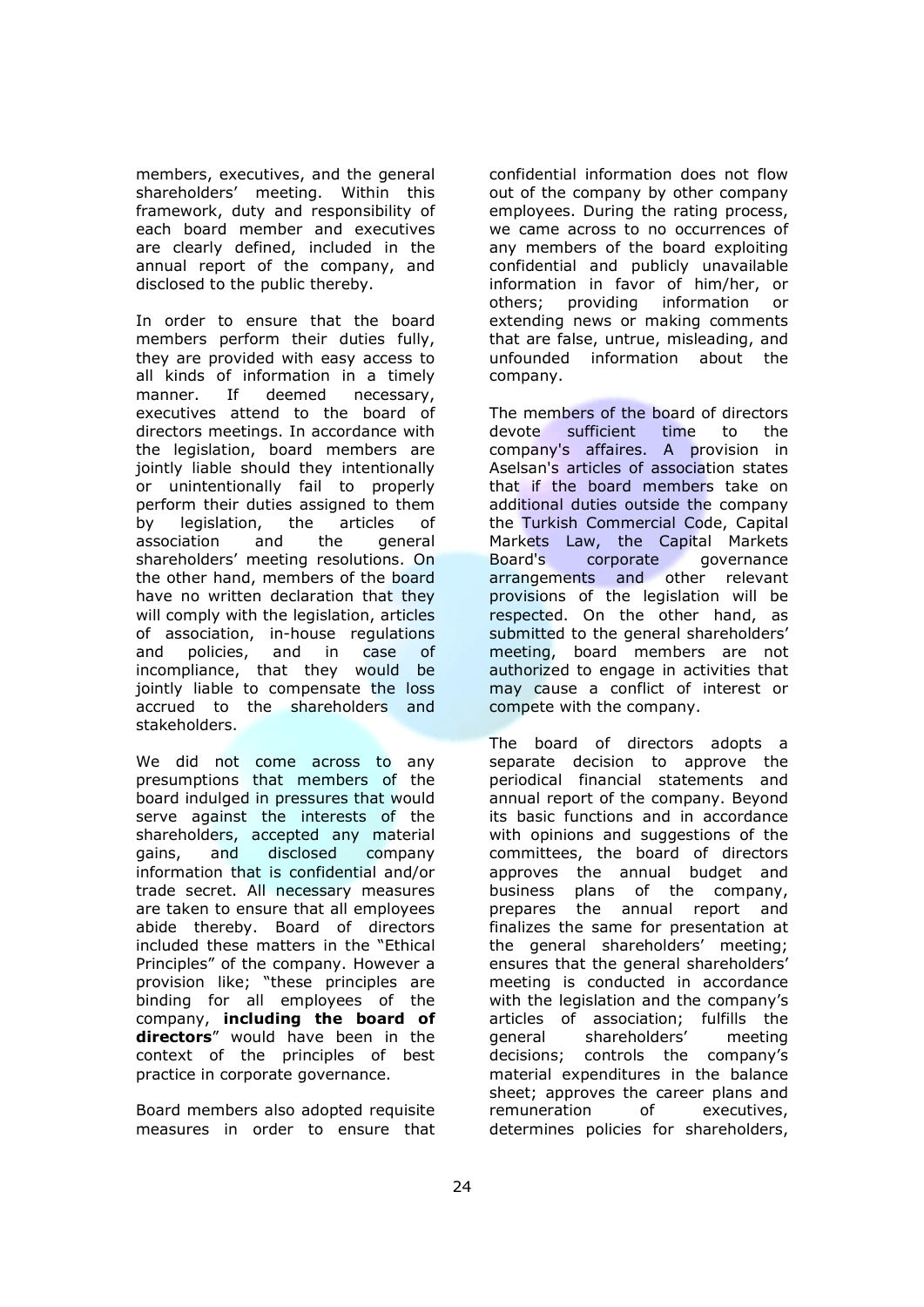stakeholders and their public relations; determines the information policy and the ethical rules of the company; determines the working principles of the committees; and ensures them to work effectively and efficiently.

First meeting of the board of directors was held following the general shareholders' meeting and without any delay. In principle, each member of the board attends all meetings. The board of directors convenes on regular basis as planned in advance, frequently enough and without any delay.

All resolutions of the board meetings are recorded in the meeting minutes. Procedures for invitation of the members of the board to the meeting and organization thereto are designed so as to allow the board members to be properly prepared for such meetings, and these procedures are regulated in the operating directives of the board of directors.

There are no provisions in the articles of association defining procedures for shareholders or stakeholders to invite the board to convene, however the board of directors meeting and decision quorum are included in the articles of association.

A secretary provides information to and engages in communication between members of the board of directors, and also a rapporteur is assigned to carry out the necessary work. At the same time rapporteur records the resolutions of the meeting, and when doing so, he must observe the provisions of Article 78 of Turkish Commercial Code on the Book of Resolutions and of Article 330 on the resolutions of the board of directors. Accordingly, the reporter ensures the specification of the date and number of the resolution, the names and surnames of those who has attended, the names and surnames of those who

has not attended as well as their justifications for absence, the meeting agenda, suggestions for and discussions on the agenda, the text of the resolution, and if any, the dissenting opinions are entered in the resolution book and the signature of the attending members are affixed under it.

As stipulated by the change in the articles of association, board members could not participate to board of directors meetings which concern their personal interest, or the interest of their spouses and relations up to third degree blood relatives.

# **4.3. Formation and Election of the Board of Directors:**

In election of the board members, both the qualifications imposed by the applicable laws and the qualifications specified in the Corporate Governance Principles are sought for. The board of directors is composed of directors bearing these qualifications so as to derive the maximum benefits and efficiency from them. The persons nominated for the board of directors are expected not only to bear the said qualifications, but also to be wellequipped so as to own the basic knowhow about the operations within the fields of business of the company and about the relevant applicable laws and regulations, and the related provisions are incorporated in the articles of association of the company.

There are no executive members on the board of directors of Aselsan. Executive directors do not serve on the executive committee and no member of the executive committee serves on the board of directors.

The board includes three independent members, which is at least  $1/3^{rd}$  of the board, who have the ability to execute their duties without being influenced under any circumstances and they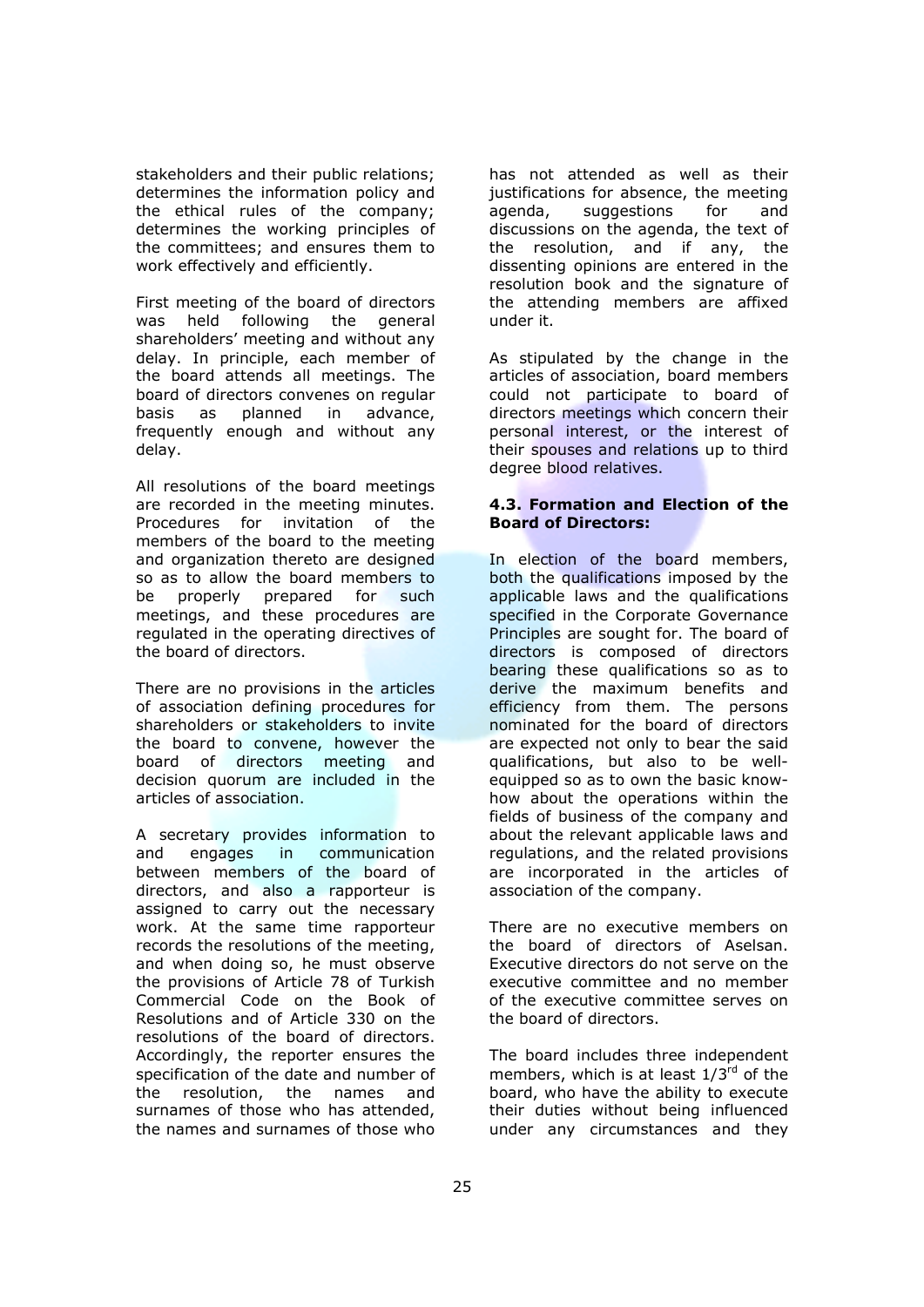have signed a statement of independency.

# **4.4. Remuneration of the Board of Directors:**

Aselsan's board members receive TL 2,000 per month as attendance fee which is determined by the general shareholders' meeting. There is no loan, credit, surety or collateral granted to the members of the board by the company.

A remuneration policy for the members of the board of directors and senior management is established, adopted at the general shareholders' meeting, and disclosed to the public on the corporate web site. There is no remuneration policy reflecting the performance of the members of the board of directors and associating it with that of the company's. As understood from the Corporate Governance Committee's minutes of the meeting, there is no such a run for it yet.

# **4.5. Number, Structure and Independence of the Committees Established by the Board of Directors:**

In accordance with the present conditions and requirements, and to achieve the fulfillment of board of directors' duties and responsibilities in a sound manner, an Audit Committee, a Corporate Governance Committee, and a Risk Management Committee is established from within the board of directors of Aselsan. All three committees are chaired by independent members of the board and the committee responsible of audit is composed entirely of independent members. There are no executive members of the board on the committees.

All committee records are documented and recorded. The working procedures

of the committees are defined in written and disclosed to the public. The frequency of the committee meetings and the level of functionality will be monitored by SAHA during the next rating period.

# **4.6. Executives:**

The executives of Aselsan ensure that the company conducts its business within the framework of its mission, vision, goals, strategies, and policies. They act in accordance with the financial and operational plans of the company as approved by the board of directors each year, they are adequately authorized to perform their duties, and have the required professional qualifications in order to perform the assigned duties. The executives do not exploit company related confidential and publicly unavailable information in favor of himself/herself or others. Furthermore, Aselsan officials have declared that none of the executives have been convicted of non-conformity with the capital market legislation and the Turkish Commercial Code. On the other hand, provisions dictating that executives should compensate the losses incurred by the company and the third parties as a result of not performing their duties duly, have not been included in company rules and regulations.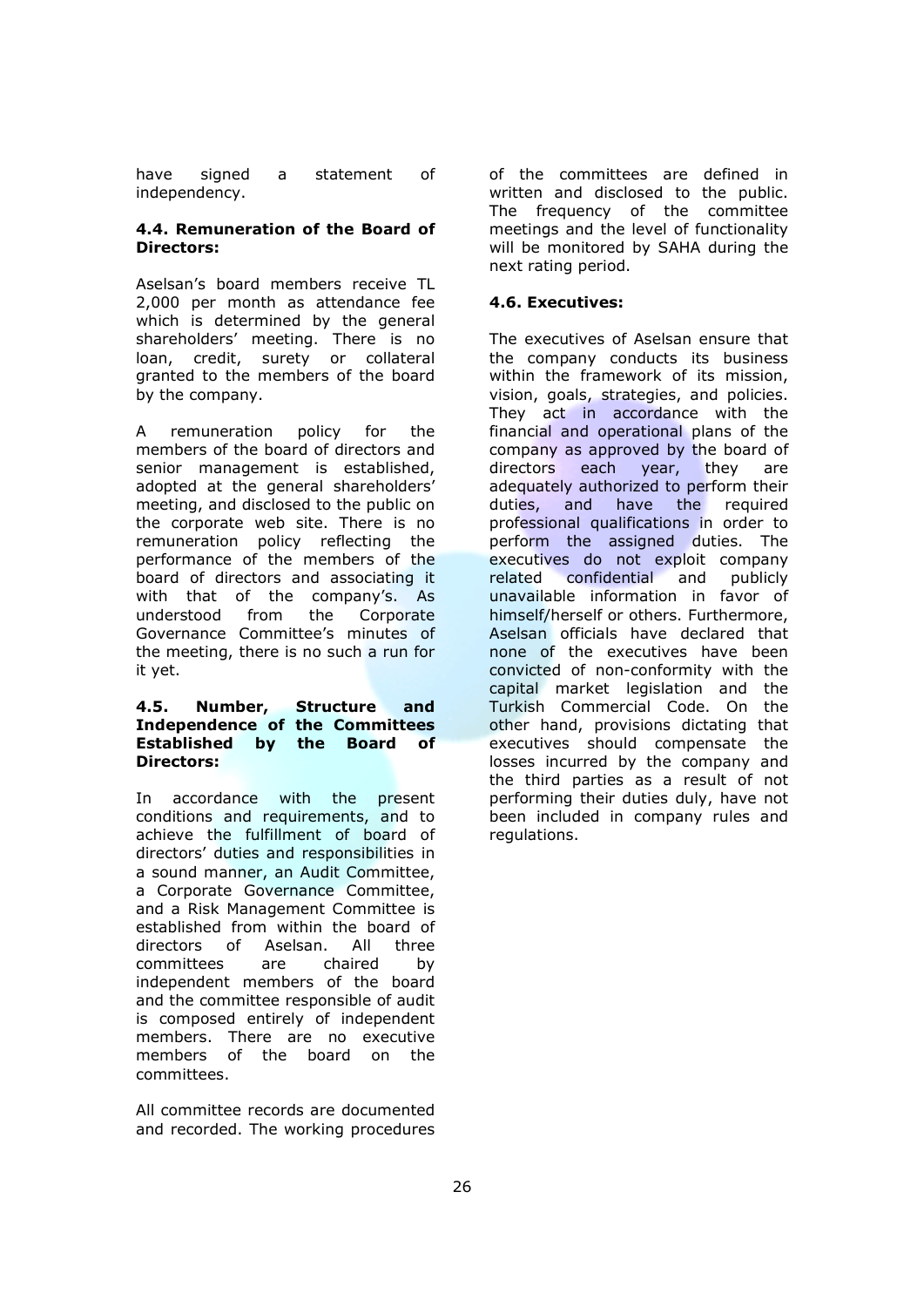# **Rating Definitions**

**Service** 

| Rating   | <b>Definition</b>                                                                                                                                                                                                                                                                                                                                                                                                                                                                                  |
|----------|----------------------------------------------------------------------------------------------------------------------------------------------------------------------------------------------------------------------------------------------------------------------------------------------------------------------------------------------------------------------------------------------------------------------------------------------------------------------------------------------------|
| $9 - 10$ | The company performs very good in terms of Capital Markets Board's<br>corporate governance principles. It has, to varying degrees, identified and<br>actively managed all significant corporate governance risks through<br>comprehensive internal controls and management systems.<br>The<br>company's performance is considered to represent best practice, and it had<br>almost no deficiencies in any of the areas rated.                                                                      |
| $7 - 8$  | The company performs good in terms of Capital Markets Board's corporate<br>governance principles and has qualified to be included in the ISE's<br>(Istanbul Stock Exchange) Corporate Governance Index. It has, to varying<br>degrees, identified all its material corporate governance risks and is<br>actively managing the majority of them through internal controls and<br>management systems. During the rating process, minor deficiencies were<br>found in one or two of the areas rated.  |
| 6        | The company performs fair in terms of Capital Markets Board's corporate<br>governance principles. It has, to varying degrees, identified the majority<br>of its material corporate governance risks and is beginning to actively<br>manage them. Management accountability is considered in accordance<br>with national standards but may be lagging behind international best<br>practice. During the ratings process, minor deficiencies were identified in<br>more than two of the areas rated. |
| $4 - 5$  | The company performs <b>weakly</b> as a result of poor corporate governance<br>policies and practices. The company has, to varying degrees, identified its<br>minimum obligations but does not demonstrate an effective, integrated<br>system of controls for managing related risks. Assurance mechanisms are<br>weak. The rating has identified significant deficiencies in a number (but<br>not the majority) of areas rated.                                                                   |
| $\leq 4$ | The company performs very weakly and its corporate governance policies<br>and practices are overall very poor. The company shows limited<br>awareness of corporate governance risks, and internal controls are almost<br>non-existent. Significant deficiencies are apparent in the majority of areas<br>rated and have led to significant material loss and investor concern.                                                                                                                     |